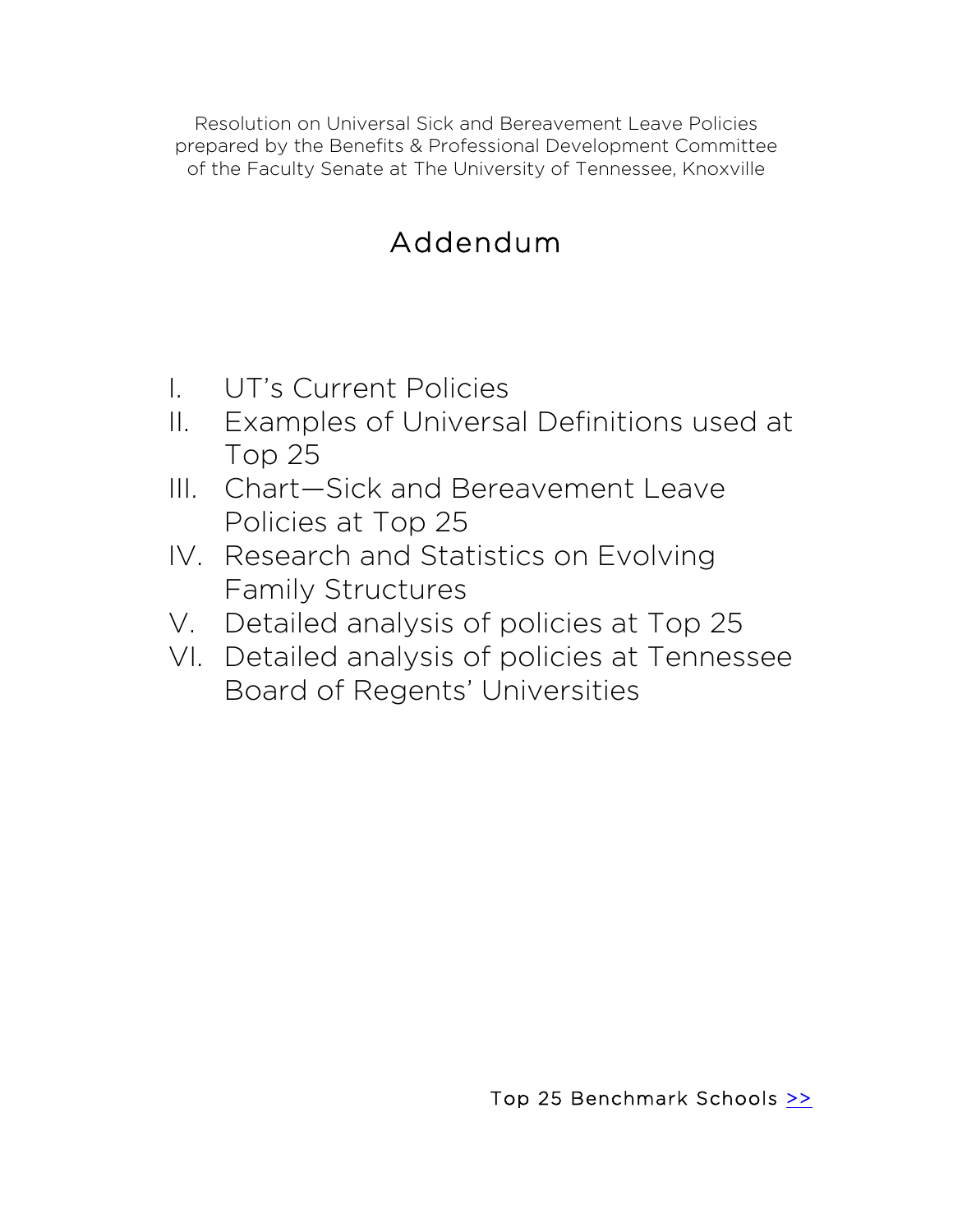## Current UT Policies

Sick Leave Procedure http://policy.tennessee.edu/hr\_policy/hr0380/

To protect regular staff and 12-month faculty against loss of earnings due to personal or family (spouse, child, or parent) illness, injury, and/or incapacity to work due to childbirth or adoption.

Funeral and Bereavement Leave Procedure http://hr.utk.edu/policies/funeral-and-bereavement-leave-procedure/

Any employee whose spouse, child or step-child, parent or step-parent dies, may be absent for a maximum of five regularly scheduled work days (not to exceed 40 hours) for the funeral and bereavement.

Any employee whose grandparent, grandchild, parent-in-law, foster parent, brother, sister, brother-in-law, sister-in-law, daughter-in-law, or son-in-law dies may be absent for a maximum of three regularly scheduled work days (not to exceed 24 hours) for the funeral and bereavement.

#### Examples of Universal Definitions at Top 25 Institutions

Foster children, legal wards, aunts, uncles, nieces, nephews, first cousins, members of the employee's household, foster parents, persons solely dependent on the employee for emergency care, other relatives, close friends, other relative of whom the employee is the sole survivor, domestic partner, Other Eligible Individual, any relative residing in the employee's household, co-habitator, cousin, other persons for whom the employee is legally responsible, in loco parentis, those whom the employee considers family, guardian, great grandchildren, and other dependents living in household.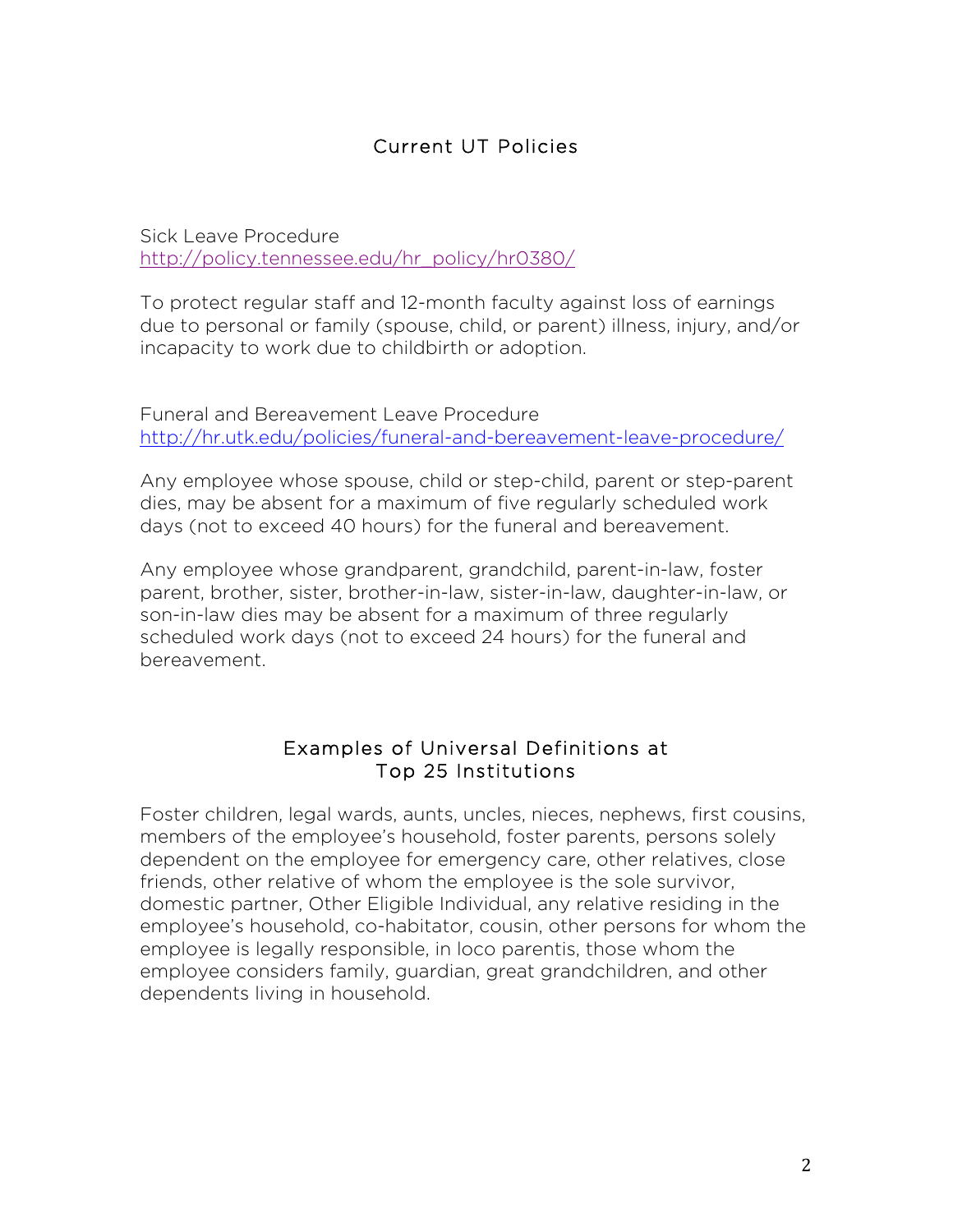## Sick and Bereavement Leave Policies at Top 25 Institutions

| <b>Sick/Bereavement Leave at Top 25</b>                                       | <b>More</b><br><b>Universal</b><br><b>Sick Leave</b> | <b>More</b><br><b>Universal</b><br><b>Funeral</b><br>Leave | <b>Includes</b><br><b>SSS/DP/</b><br>similar | <b>Includes</b><br><b>Household</b><br><b>Members</b> |
|-------------------------------------------------------------------------------|------------------------------------------------------|------------------------------------------------------------|----------------------------------------------|-------------------------------------------------------|
| University of California Berkeley #1                                          | $\bullet$                                            | $\bullet$                                                  | $\bullet$                                    | $\bullet$                                             |
| University of California Los Angeles #2                                       | $\bullet$                                            | $\bullet$                                                  | $\bullet$                                    | ٠                                                     |
| University of Virginia #2                                                     | $\bullet$                                            | $\bullet$                                                  |                                              | $\bullet$                                             |
|                                                                               |                                                      | ٠                                                          | $\bullet$                                    | $\bullet$                                             |
| University of Michigan Ann Arbor #4                                           | $\bullet$                                            |                                                            |                                              |                                                       |
| University of North Carolina Chapel Hill #5                                   | $\bullet$                                            | $\bullet$                                                  |                                              | $\bullet$                                             |
| University of Illinois Urbana Champaign #13                                   | $\bullet$                                            | $\bullet$                                                  | $\bullet$                                    | $\bullet$                                             |
| University of Wisconsin Madison #10                                           | $\bullet$                                            | $\bullet$                                                  | $\bullet$                                    |                                                       |
| University of California Davis #8                                             | $\bullet$                                            | $\bullet$                                                  | $\bullet$                                    | $\bullet$                                             |
| University of California Santa Barbara #10                                    | $\bullet$                                            | ٠                                                          | $\bullet$                                    | $\bullet$                                             |
| University of Washington #13                                                  | $\bullet$                                            | $\bullet$                                                  | $\bullet$                                    | $\bullet$                                             |
| Pennsylvania State University #13                                             | $\bullet$                                            | ٠                                                          |                                              |                                                       |
| University of Florida #17                                                     | $\bullet$                                            | $\bullet$                                                  | $\bullet$                                    |                                                       |
| University of Texas Austin #13                                                | $\bullet$                                            |                                                            |                                              |                                                       |
| The Ohio State University #18                                                 | $\bullet$                                            | $\bullet$                                                  | $\bullet$                                    |                                                       |
| University of Maryland College Park #19                                       | $\bullet$                                            | $\bullet$                                                  |                                              | $\bullet$                                             |
| University of Pittsburgh #19                                                  | $\bullet$                                            | ٠                                                          | $\bullet$                                    |                                                       |
| University of Georgia #21                                                     | $\bullet$                                            | $\bullet$                                                  |                                              |                                                       |
| Clemson University #25                                                        | $\bullet$                                            |                                                            |                                              |                                                       |
| Purdue University #23                                                         | $\bullet$                                            | $\bullet$                                                  |                                              | $\bullet$                                             |
| Texas A & M #23                                                               | $\bullet$                                            | $\bullet$                                                  |                                              |                                                       |
| University of Minnesota #25                                                   | $\bullet$                                            | $\bullet$                                                  | $\bullet$                                    | $\bullet$                                             |
| Rutgers, The State University of NJ #25                                       | $\bullet$                                            | ٠                                                          | ٠                                            | ٠                                                     |
| Indiana University #36                                                        | $\bullet$                                            |                                                            |                                              |                                                       |
| Michigan State University #28                                                 | $\bullet$                                            | ٠                                                          | $\bullet$                                    |                                                       |
| Auburn University #37                                                         | $\bullet$                                            | ٠                                                          |                                              |                                                       |
| Iowa State University #46                                                     | $\bullet$                                            | ٠                                                          |                                              |                                                       |
| North Carolina State University #51                                           | $\bullet$                                            | ٠                                                          |                                              | $\bullet$                                             |
| Note: Criteria assessed by information presented on<br>universities' websites |                                                      |                                                            |                                              |                                                       |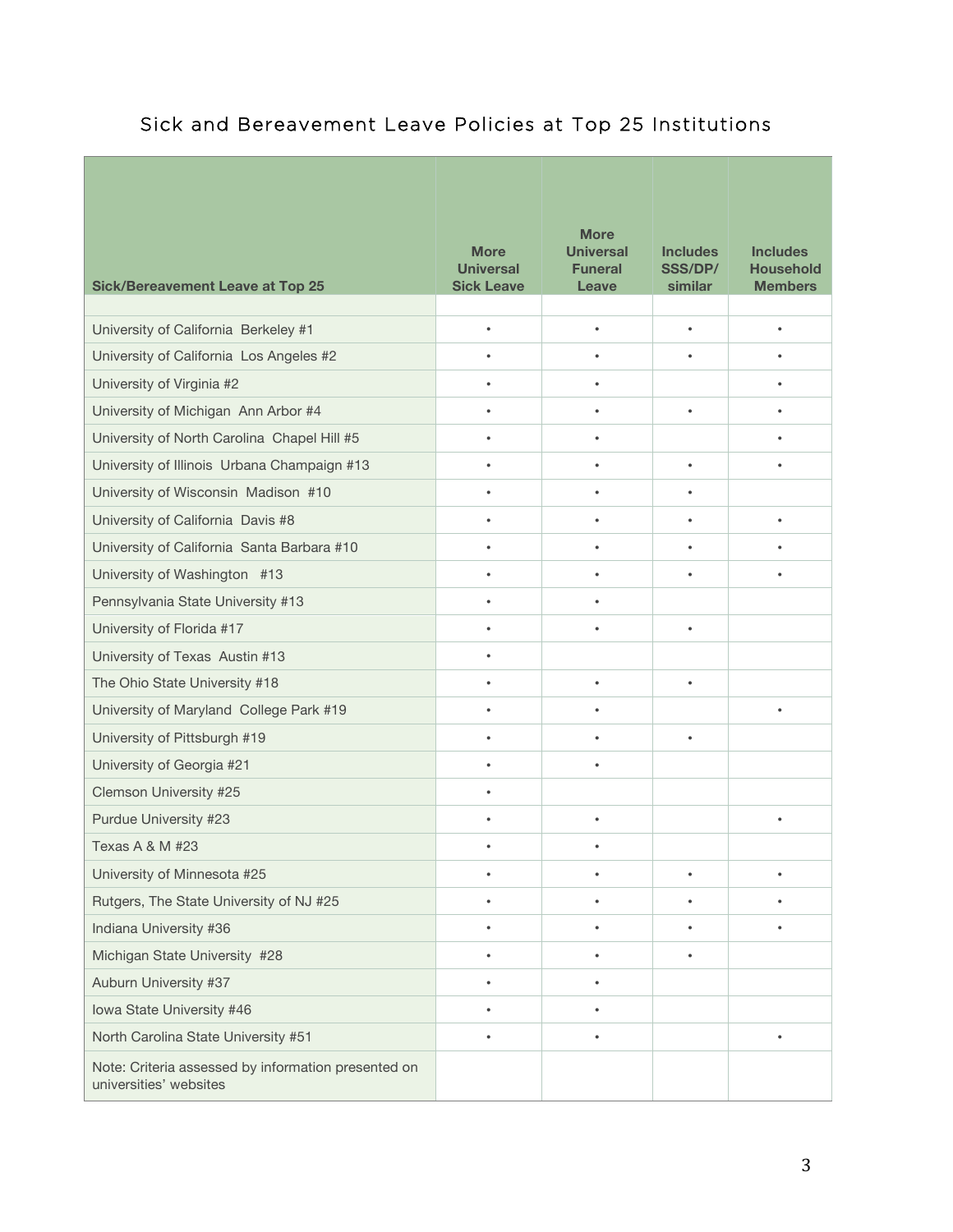## Research and Statistics on Evolving Family Structures

"The number of couples living together without being married has more than doubled since the 1990s, from 2.9 million in 1996 to 7.8 million in 2012. In 2012, 40 percent of unmarried partners had children younger than 18."

http://www.census.gov/newsroom/releases/archives/families\_househol ds/cb12-216.html

"In 2011, according to the most recent Census Bureau report on families and living arrangements, an estimated 7.6 million unmarried couples lived together, including many who are raising children." http://www.pewsocialtrends.org/2011/11/22/cohabiting-couples-andtheir-money/

"In 2009, 5.6 million children lived with at least one stepparent. In addition, 3.1 million children lived with no parents; this figure included 274,000 children living with one or more foster parents. Over half (59 percent) of the children living with no parents were living with grandparents." http://www.census.gov/prod/2011pubs/p70-126.pdf

"And nearly 75 percent of women ages 30 or younger said they've lived with a partner outside of marriage (known as cohabiting) at some point in their lives, compared to 70 percent in 2002, and 62 percent in 1995, the report says." http://www.livescience.com/28420-cohabitingmarriage-cdc-report.html

"Among those under age 30, more than half (52%) report that they have at least one step relative. This compares with 40% of those ages 30 and older (including only 34% of those ages 65 and older). Among the 2,691 adults surveyed by the Pew Research Center from October 1-21, 2010, 42% say they have at least one step relative. Three-in-ten have a step or half sibling, 18% have a living stepparent, and 13% have at least one stepchild." http://www.pewsocialtrends.org/2011/01/13/a-portrait-ofstepfamilies/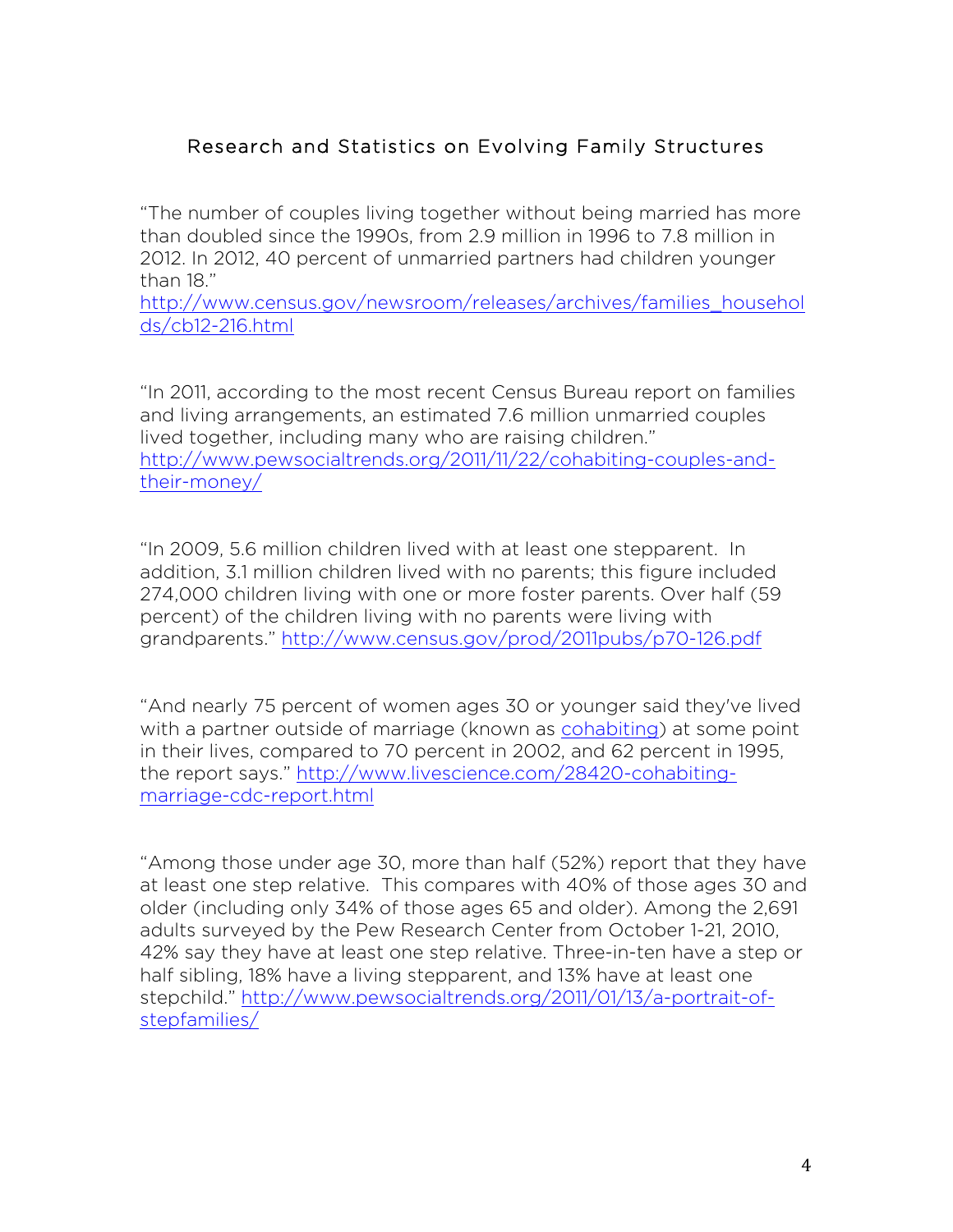"TN is 2% higher than the national average of grandparents raising grandchildren." http://datacenter.kidscount.org/data/tables/108 grandchildren-in-the-care-ofgrandparents?loc=1&loct=2#ranking/2/any/true/868/any/434

"Across the United States, nearly 7.8 million children are living in homes with grandparents present, 4.9 million live in grandparent-headed households and 2.6 million live in homes where the grandparents say they are the primary caregivers."

http://www.washingtonpost.com/local/as-families-become-morecomplicated-grandparents-step-in-to-care-forkids/2013/11/05/1c51430a-4660-11e3-a196-3544a03c2351\_story.html

"Nearly half (47%) of adults in their 40s and 50s have a parent age 65 or older and are either raising a young child or financially supporting a grown child (age 18 or older). And about one-in-seven middle-aged adults (15%) is providing financial support to both an aging parent and a child. According to a new nationwide Pew Research Center survey, roughly half (48%) of adults ages 40 to 59 have provided some financial support to at least one grown child in the past year, with 27% providing the primary support. These shares are up significantly from 2005. By contrast, about one-in-five middle-aged adults (21%) have provided financial support to a parent age 65 or older in the past year, Among all adults with at least one parent age 65 or older, 30% say their parent or parents need help to handle their affairs or care for themselves." http://www.pewsocialtrends.org/2013/01/30/the-sandwich-generation/

"As of 2008, a record 49 million Americans, or 16.1% of the total U.S. population, lived in a family household that contained at least two adult generations or a grandparent and at least one other generation, according to a new Pew Research Center analysis of census data." http://www.pewsocialtrends.org/2013/01/30/the-sandwich-generation/

"Across the United States, almost 7.8 million children are living in homes where grandparents or other relatives are the householders, with more than 5.8 million children living in grandparents' homes and nearly 2 million children living in other relatives' homes. These families are often called "grandfamilies."

http://www.aarp.org/relationships/friends-family/grandfacts-sheets/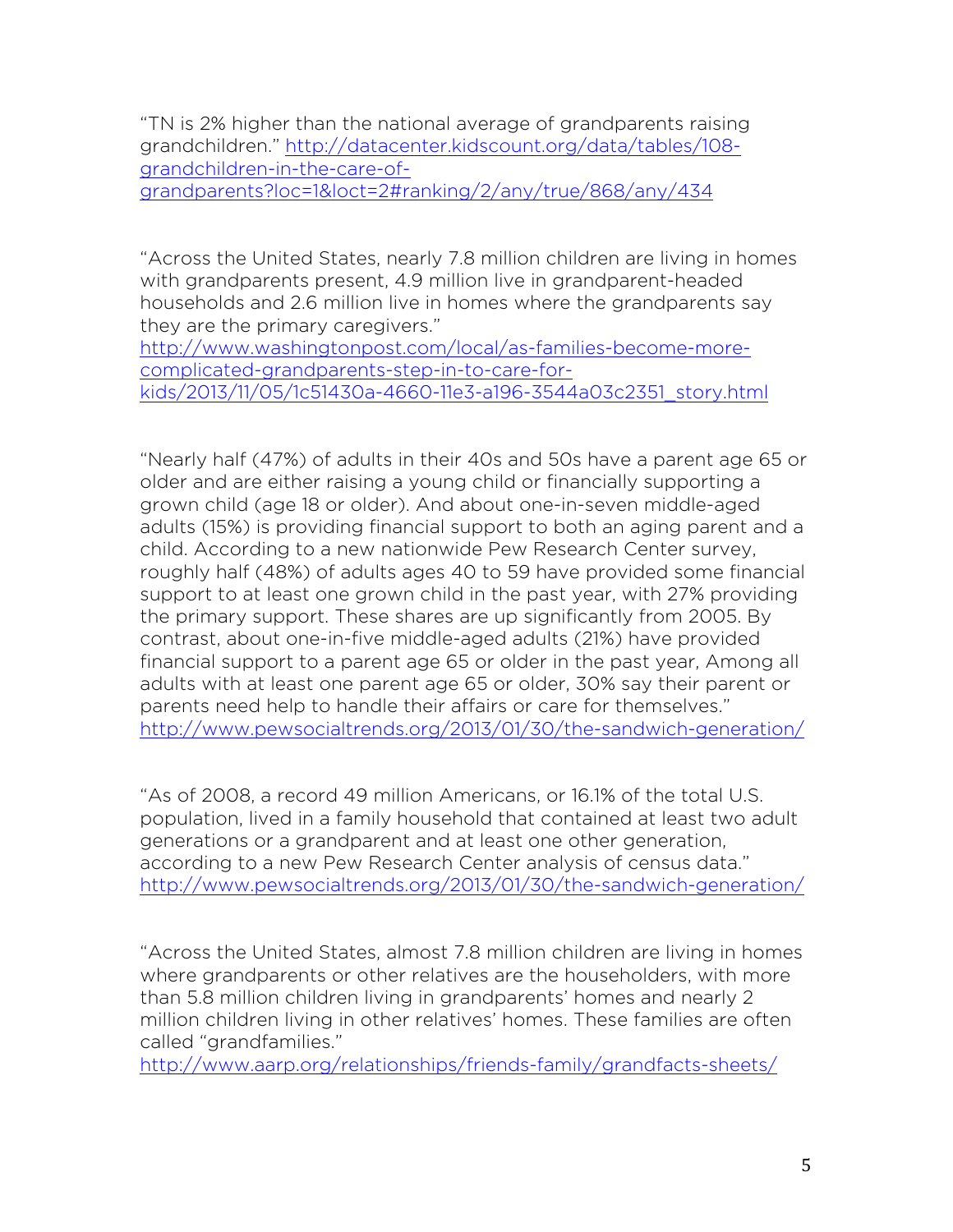## Detailed Analysis of Sick and Bereavement Leave Policies at Top 25 Institutions

#### North Carolina State University (#39)

Sick Leave (Funeral/Bereavement Leave combined)

http://www.ncsu.edu/human\_resources/benefits/leave/sick\_lv.php#Fa mily

Sick leave may be used for:

- -Illness or injury,
- -Medical appointments,
- -Temporary disability due to childbirth,
- -Care for member of immediate family (including care for mother during temporary disability)
- -Death in immediate family
- -Donations to a member of the immediate family and non-family members who are approved to receive voluntary shared leave.

#### Immediate family member definitions:

| Spouse                 | Parent<br>(Mother/Father)                                   | Child (Daughter/Son)                                                              | Brother/Sister                                    | Grand/Great                 | Dependents                               |
|------------------------|-------------------------------------------------------------|-----------------------------------------------------------------------------------|---------------------------------------------------|-----------------------------|------------------------------------------|
| <b>Husband</b><br>Wife | <b>Biological Adoptive</b><br>Step Loco Parentis*<br>In-law | <b>Biological Adoptive</b><br>Foster Step Legal<br>Ward Loco Parentis *<br>In-law | <b>Biological</b><br>Adoptive Step<br>Half In-law | Parent Child<br>Step In-law | Living in the<br>employee's<br>household |

## Auburn University (#37)

http://www.auburn.edu/administration/human\_resources/manual/sect0 5.htm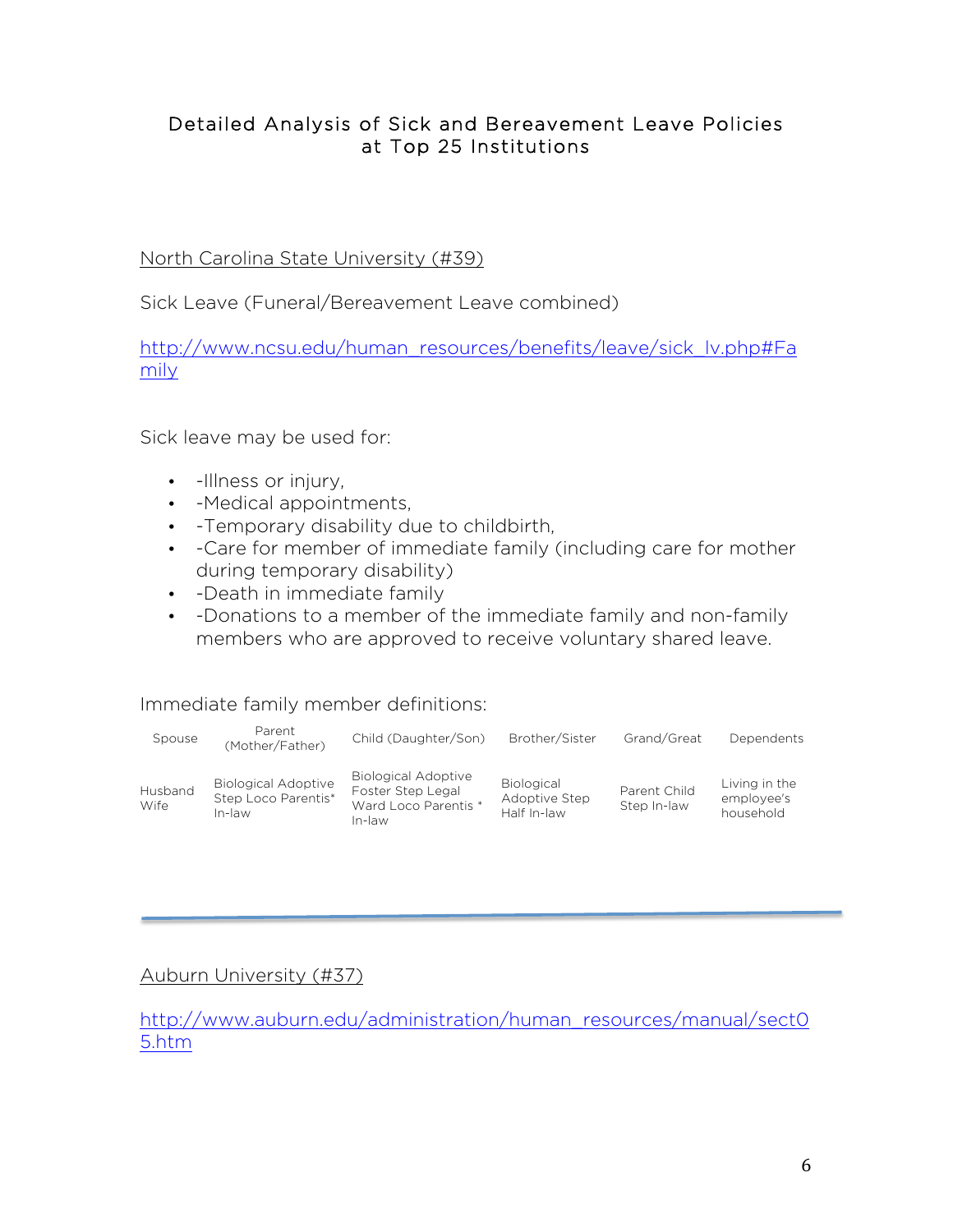Sick Leave

http://www.auburn.edu/administration/human\_resources/manual/sect0 5.htm

Auburn University provides paid sick leave benefits to all eligible employees (as defined in section 5.1.1). Sick leave is defined as the absence of an employee from work for one or more of the following reasons:

a) Personal illness or injury which prevents the employee from performing his or her duties.

b) The employee's or immediate family member's appointment with a physician, dentist, optometrist, psychologist or other recognized health practitioner, hospital, or clinic. Employees are encouraged to schedule such appointments outside working hours whenever possible. Employees are expected to return to work as soon as the appointment is completed. Immediate Family - includes spouse, son, daughter, parents, stepchild, stepparent, brother, sister, stepbrother, stepsister, halfbrother, half-sister, father-in-law, mother-in-law, brother-in-law, sister-inlaw, son-in-law, daughter-in-law, grandchild, grandparent, and grandparent-in-law.

Funeral/Bereavement Leave

## http://www.auburn.edu/administration/human\_resources/manual/sect0 5.htm

Eligible employees may be granted paid leave up to three working days for the funeral of an immediate family member. One additional day may be granted for travel purposes when the funeral is more than 100 miles from the regularly assigned work site or two additional days (i.e., five days total) when the funeral is more than 200 miles distant from the work site. Mileage will be determined using the University travel regulations. Immediate Family - includes spouse, son, daughter, parents, stepchild, stepparent, brother, sister, stepbrother, stepsister, halfbrother, half-sister, father-in-law, mother-in-law, brother-in-law, sister-inlaw, son-in-law, daughter-in-law, grandchild, grandparent, and grandparent-in-law.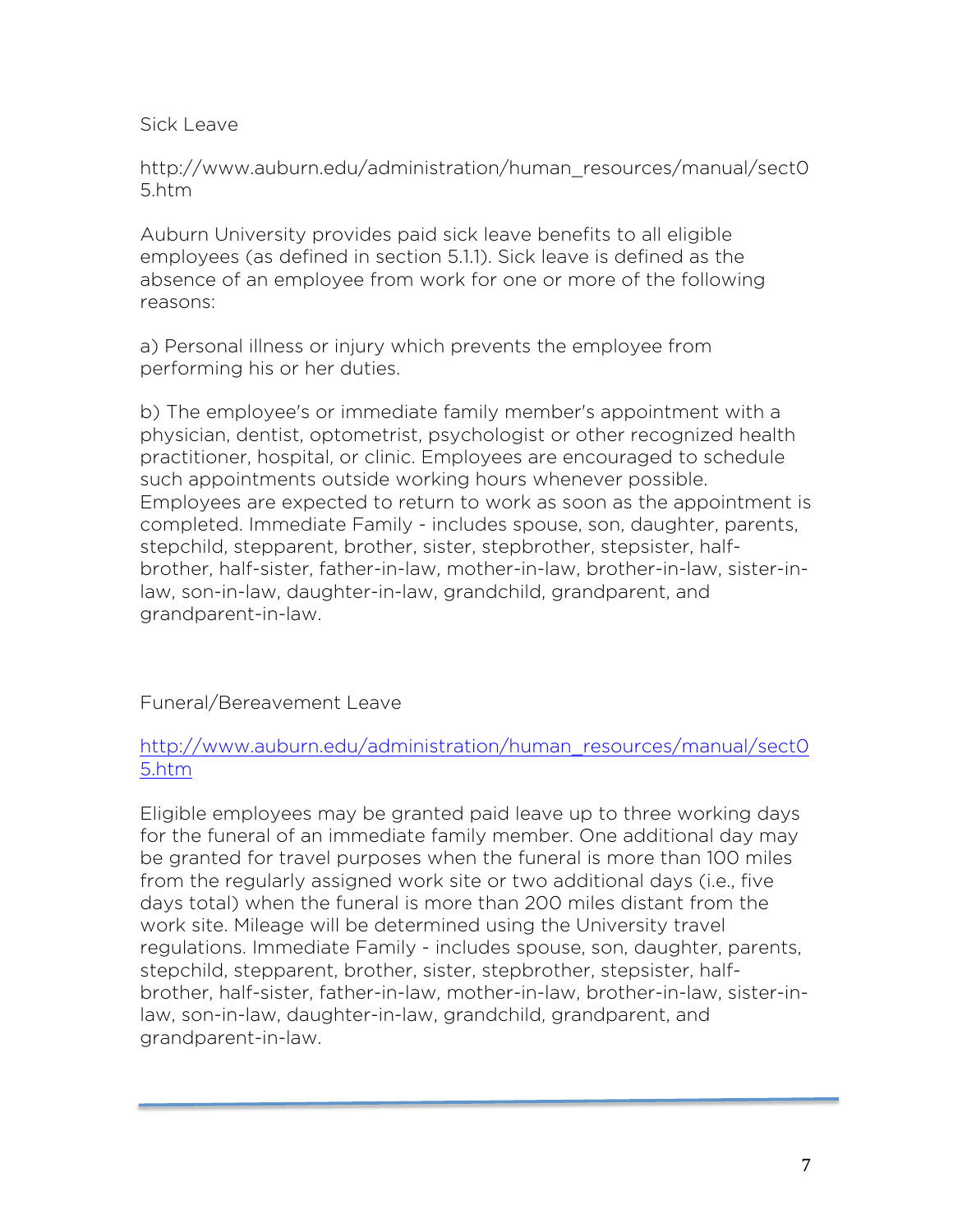## Clemson University (#25)

http://www.clemson.edu/employment/benefits/fslincrease.html

63.62 (BCB: Family Sick Leave) For Fiscal Year 2002-2003, state employees who earn sick leave as provided in Section 8-11-40 of the 1976 Code may use ten days rather than eight days of sick leave to care for ill members of their immediate family. Immediate family is defined as the employee's spouse and children, and the following relations to the employee OR the spouse of the employee: mother, father, brother, sister, grandparent, legal guardian, and grandchildren.

Purdue University (#23)

Sick Leave

http://www.purdue.edu/policies/human-resources/c-46.html

An employee may take paid sick leave upon his/her first day of employment for the following reasons:

- 1. If s/he is unable to perform the essential functions of his/her job due to an injury or illness including, but not limited to, pregnancy, childbirth, or pregnancy-related medical conditions.
- 2. To care for an immediate family member (1) with an injury or illness for up to ten workdays (i.e., eighty hours for a full-time employee) in a fiscal year (2, 3).
- 3. For an appointment with a health care provider that could not be scheduled to occur during non-working hours.

Immediate family member means the employee's spouse, parent, child, grandparent, grandchild, sibling, corresponding in-laws and steprelatives, and any other relatives residing in the employee's home.

Funeral/Bereavement Leave

http://www.purdue.edu/faculty\_staff\_handbook/benefits/leaves.html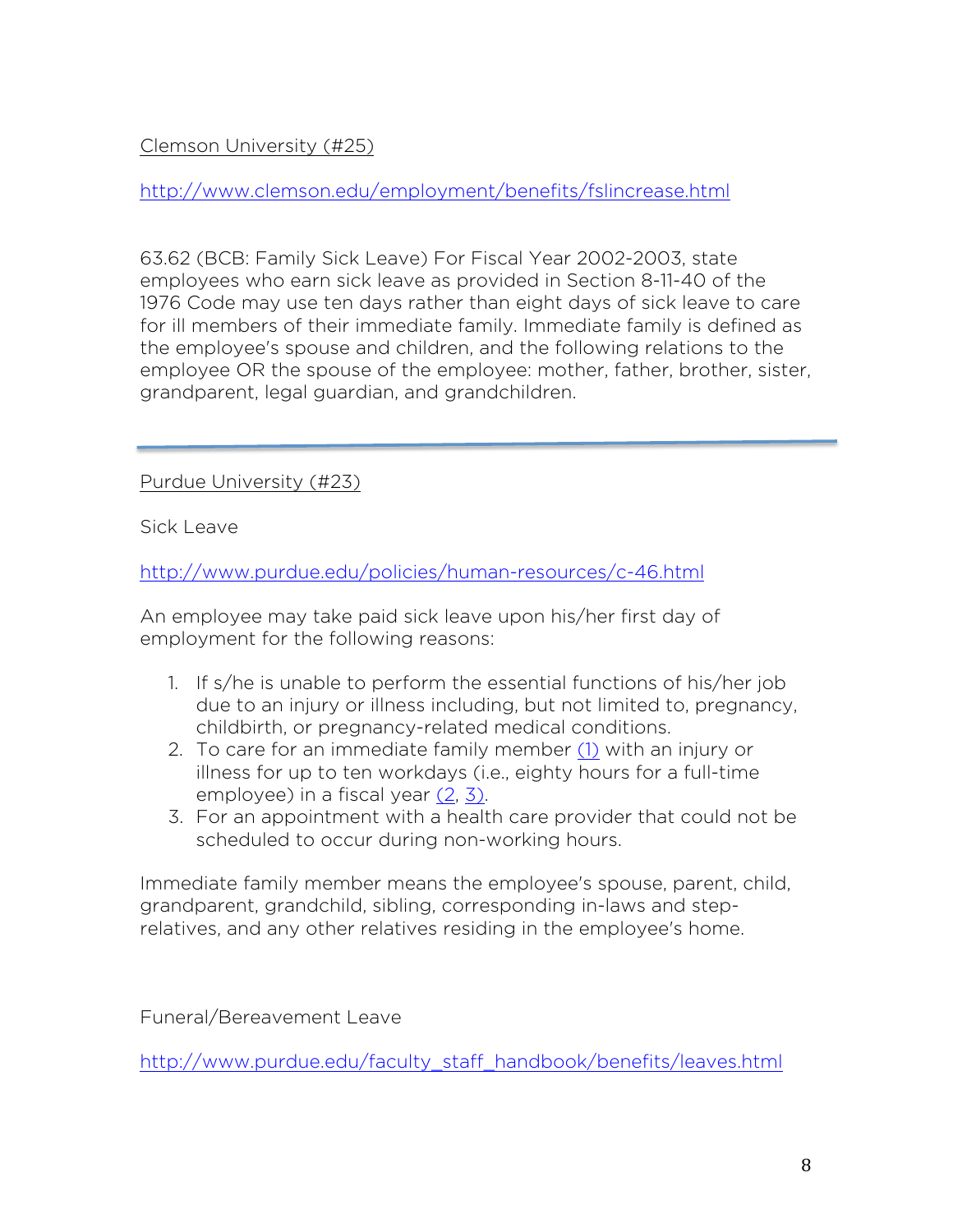Purdue recognizes that a time of bereavement is very difficult. Accordingly, benefit-eligible staff members are eligible for paid bereavement leave as outlined in University Policy IV.10.2, www.purdue.edu/policies/pages/human\_resources/iv\_10\_2.html.

The amount of paid leave provided for benefit-eligible staff will be as follows:

Immediate Family: Three workdays of paid bereavement leave over five consecutive calendar days for the death of the employee's spouse, parent, child, grandparent, grandchild or sibling, and any corresponding in-law or step-relative.

Relative Living in the Employee's Home: Three workdays of paid bereavement leave over five consecutive calendar days for the death of the employee's uncle, aunt, niece, nephew or first cousin if the relative lived in your home.

Relative: One workday of paid bereavement leave for the death of the employee's uncle, aunt, niece, nephew or first cousin.

Fellow Employee: One-half workday of paid leave to attend the funeral of a fellow employee, subject to the staffing needs of the department, as determined by the head of the department.

You must request paid bereavement leave in writing on an appropriate University leave request form available from your department or business office.

Iowa State University (#46)

Sick & Funeral/Bereavement Leave (combined)

http://www.policy.iastate.edu/policy/leave/sick/#funeral

For the purpose of this policy, immediate family is defined as and limited to the employee's spouse, children, grandchildren, foster children, step children, legal wards, parents, grandparents, foster parents, step parents, brothers, foster brothers, step brothers, sons-in-law, brothers-in-law, sisters, foster sisters, step sisters, sisters-in-law, daughters-in-law, aunts, uncles, nieces, nephews, first cousins, corresponding relatives of the employee's spouse and other persons who are members of the employee's household.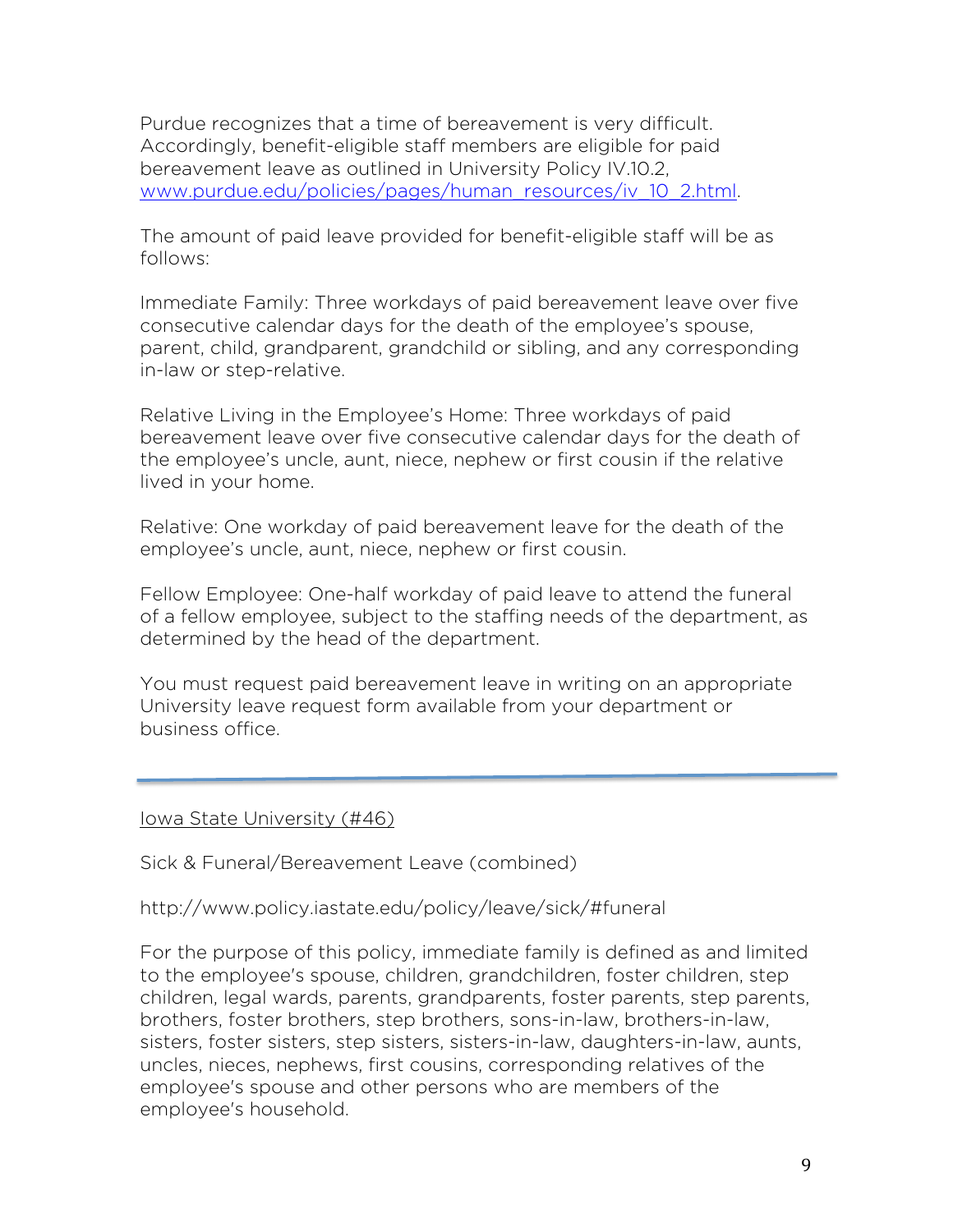#### Indiana University (#36)

http://hr.iu.edu/policies/nonunion/10.0/10.6.html#H

Sick Leave

Employees may use time from their PTO Sick Leave account to cover personal or family illness or Worker's Compensation supplemental pay. Managers may require confirmation of illness or injury through a licensed physician's statement. Persons qualifying as family include the following:

A spouse as defined by Indiana law, or same sex domestic partner as qualified by the University's Affidavit of Domestic Partnership

An unmarried child at home including the child of the same sex domestic partner

Relatives of the employee, spouse, or same sex domestic partner who are living with the employee

Parents, children, grandparents, grandchildren, brothers, sisters and relatives of the spouse or same sex domestic partner of the same degree who are solely dependent on the employee for emergency care.

Funeral/Bereavement Leave

http://hr.iu.edu/policies/nonunion/10.0/10.6.html#H

Spouse as defined by Indiana law, same sex domestic partner as qualified by the university's Affidavit of Domestic Partnership, child, grandchild

Parent, sibling, grandparent, or in-law relative, step relatives, and same sex domestic partner relatives of the same degree

Other relatives or close friends

Time off with pay to attend the funeral service of other relatives or close friends may be granted at the discretion of the department head.

Other relative of whom the employee is the sole survivor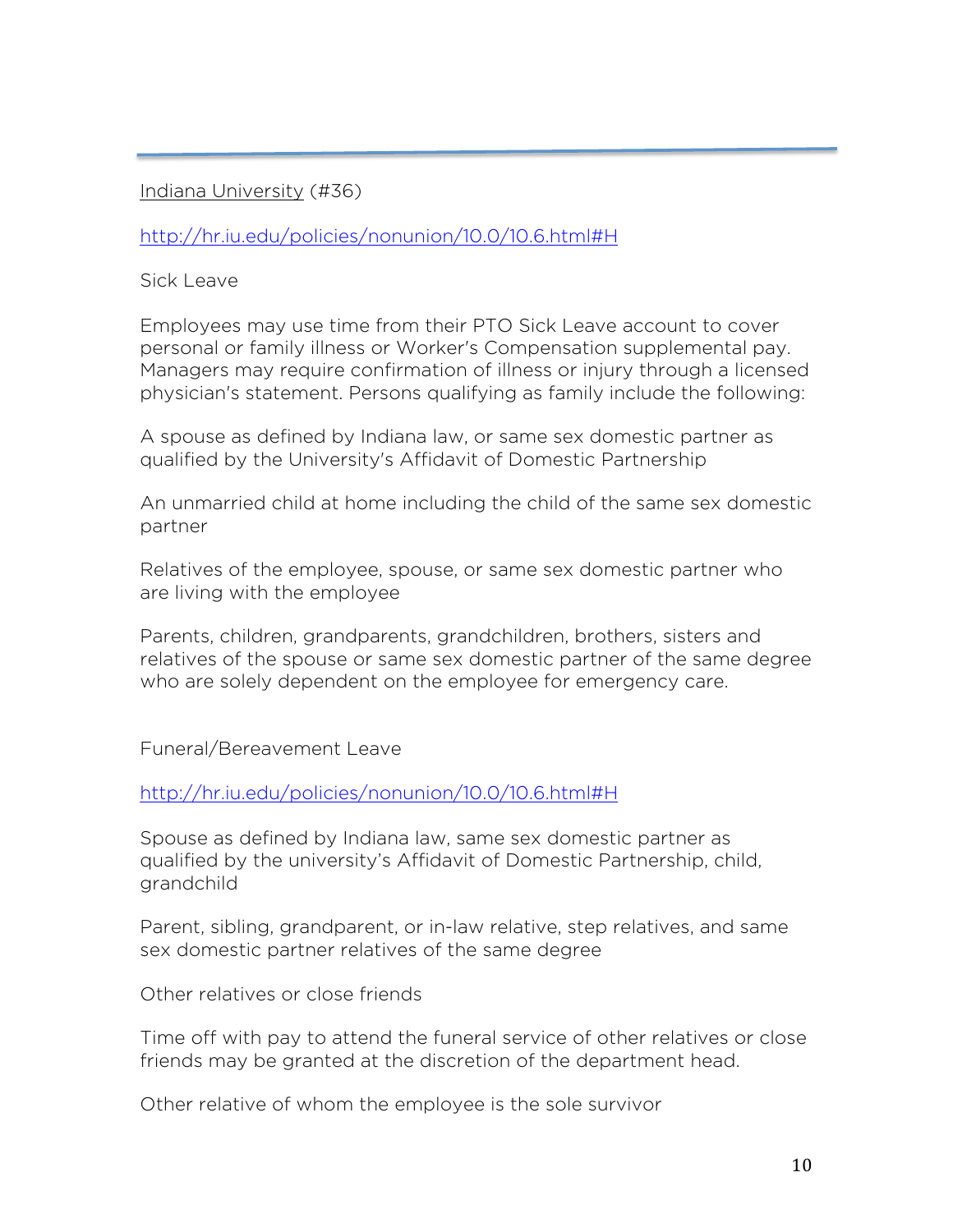#### Michigan State University (#28)

Sick Leave

http://www.hr.msu.edu/documents/supportstaffpolproc/sickleave.htm

Sick leave is available to use for the illness of a member of the immediate family, or other household members. Individual Collective Bargaining Agreements define the number of hours that may be used and for what circumstances. It is to be reported as family sick and is debited to the employee's sick leave balance.

#### Funeral Bereavement Leave

http://www.hr.msu.edu/documents/facacadhandbooks/facultyhandboo k/FacultyBereavement.htm

In the case of death of a faculty/academic staff member's immediate family, it has been the practice to provide up to three days paid time off work to attend the funeral or memorial services and to make necessary arrangements. If additional time is needed, vacation time, as applicable, or leave of absence without pay may be requested.

The immediate family consists of a faculty/academic staff member's spouse or Other Eligible Individual(OEI), son, daughter, parent, grandparent, grandchild, brother, sister (or the spouse of any of them), of either the faculty/academic staff member or the faculty/academic staff member's spouse/Other Eligible Individual(OEI).

One day of paid time off work will be allowed in the case of death of an uncle, aunt, nephew, or niece of either the faculty/academic staff member or the faculty/academic staff member's spouse/Other Eligible Individual(OEI).

Rutgers, The State University of New Jersey (#25)

Sick Leave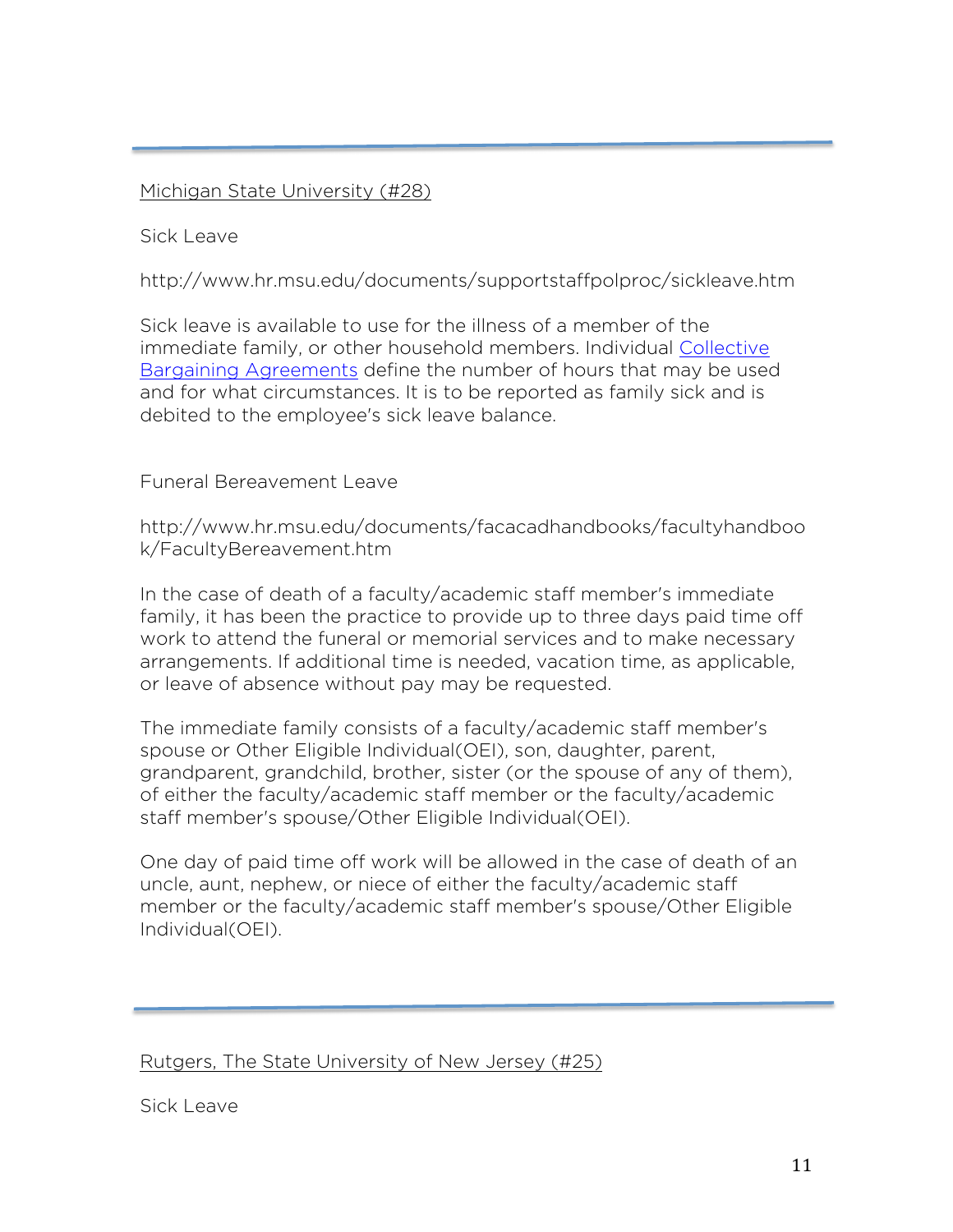http://uhr.rutgers.edu/sites/default/files/userfiles/SickLeaveCertifUse.p df

Covered family members include: mother, father, spouse, domestic partner, child, step child, foster child, grandchild, sister, brother, grandmother, grandfather

Funeral/Bereavement Leave

http://uhr.rutgers.edu/benefits/paid-time/bereavement-leave

An employee who is absent from work due to a death in the immediate family (i.e., mother, father, spouse, sole domestic partner, child, foster child, stepchild, stepparent, ward, sister, brother, grandmother, great grandmother, grandfather, great grandfather, grandchild, mother-in-law, father-in-law, daughter-in-law, son-in-law, or any relative of the employee residing in the employee's household) may charge up to three (3) days for such absence to bereavement leave. Such time must be initiated within seven (7) calendar days from the notice of the date of death.

University of Minnesota (#25)

Sick Leave

http://www1.umn.edu/ohr/policies/governing/civilrules/rule11/index.html

Approved sick leave may be used to care for or arrange care for an employee's child, including medical and dental appointments. Approved sick leave to care for an employee's sick child is not limited. Employee's child as used in this portion includes adoptive, biological, step-child, or foster child of the employee or of the employee's registered same sex domestic partner.

Up to 10 days per fiscal year may also be used by an employee to care for or make arrangements for the care of an ill member of the employee's immediate family. Immediate family as used in this portion of the Rule shall mean spouse, registered same sex domestic partner; and siblings, parents, grandchildren and wards of the employee, spouse, or registered same sex domestic partner.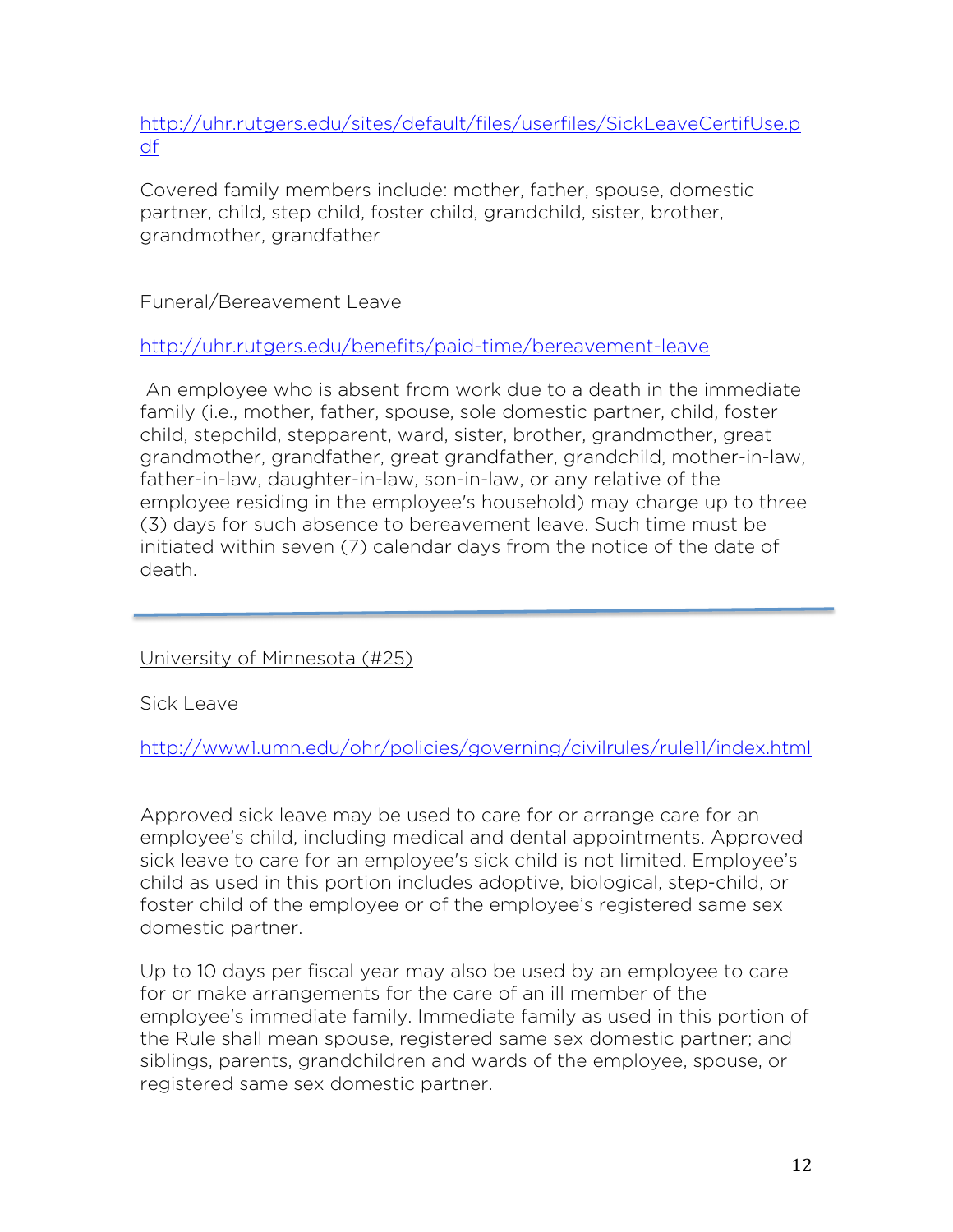Accumulated sick leave of up to 16 hours per year can be used by an employee to participate in a personal health maintenance program (e.g., weight control, stress management, stop smoking). An acceptable program is one which is sponsored by, offered by, or accepted by health, medical and fitness/wellness professionals as a health maintenance program. Supervisory approval is needed to schedule sick leave for such purposes.

Sick leave may be used with appropriate notification when a death occurs in the employee's family. Employee's family in this instance shall mean spouse, registered same sex domestic partner; and the parents, grandparents, guardian, siblings, children, wards or grandchildren of the employee, spouse or registered same sex domestic partner. The time shall be limited to what is reasonably necessary to make funeral arrangements and/or to attend funeral services.

#### Funeral Bereavement Leave

#### http://www1.umn.edu/ohr/policies/governing/unit1contract/article18/ind ex.html

The Employer will approve compensated funeral leave with pay in cases of death in the immediate family. This time will be deducted from sick leave or vacation leave and shall be limited to what is reasonably necessary to make funeral arrangements and/or attend funeral services. Immediate family shall include spouse or cohabitor or registered same sex domestic partner; children (including foster and stepchildren, and foster, step children and children of the employee's registered same sex domestic partner); the employee's parents, grandparents, guardian, grandchildren, siblings, wards, or spouse's parents, grandparents, brothers or sisters, or registered same sex domestic partner's parents, grandparents, brothers or sisters.

The employer will approve up to twenty-four (24) hours (3 workdays) of compensated funeral leave with pay in cases of death in the immediate family. This time will be deducted from sick leave or vacation leave. Supervisors may approve the use of additional time to be deducted from vacation leave. Immediate family shall include spouse, cohabitors, cohabitor's parents, registered same sex domestic partners, children, stepchildren, parents, parents of spouse, and the stepparents, grandparents, guardian, grandchildren, brothers, sisters, or wards of the employee. In addition, with the approval of the supervisor, employees may use sick leave to serve as pallbearers or to attend funerals of individuals not identified above.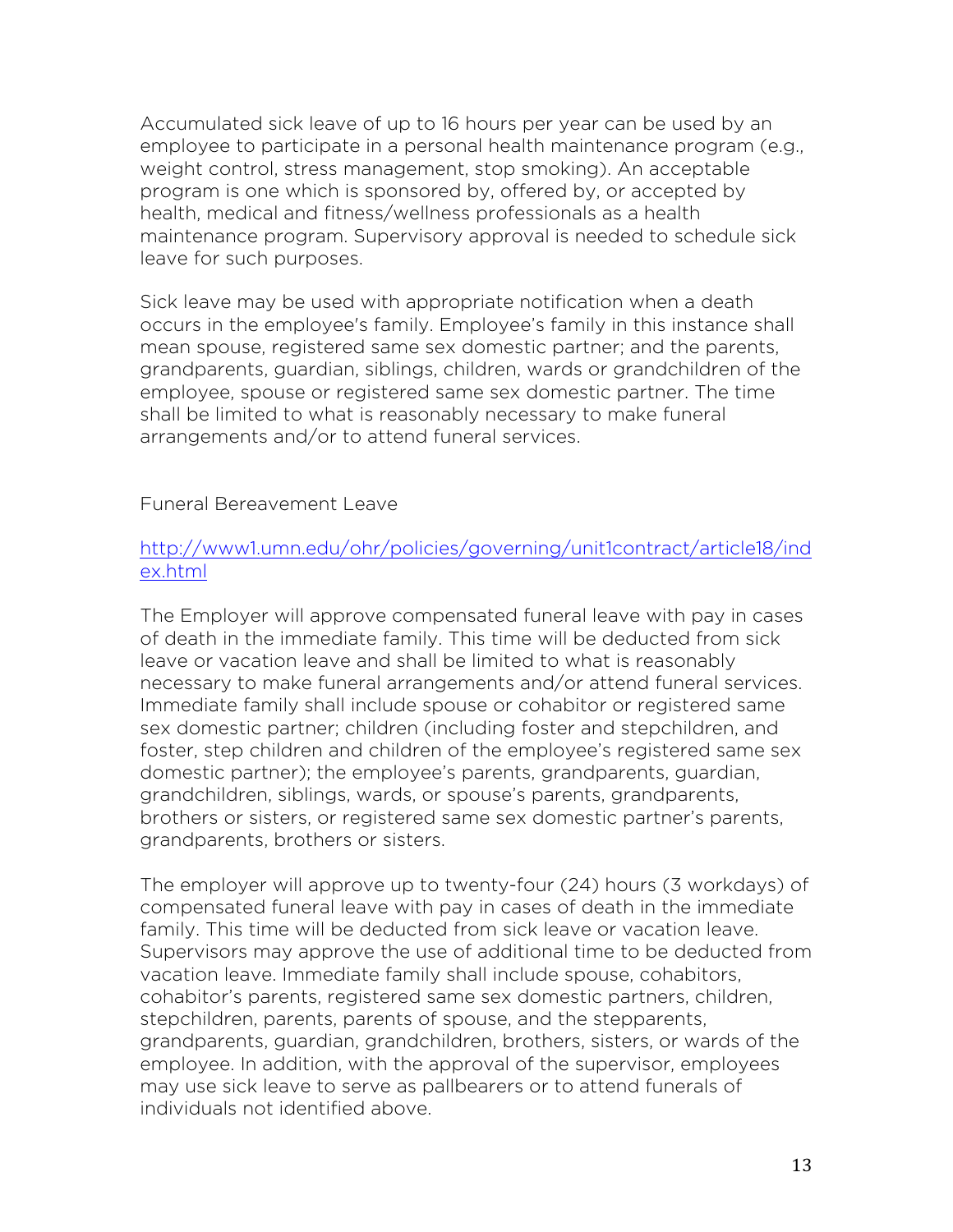Texas A&M University (#23)

Sick Leave

http://employees.tamu.edu/employees/benefits/leave/sickLeave.aspx

You may use sick leave for the following reasons:

- Your Condition when injury, illness, or pregnancy prevents you from performing your duty
- Care for Your Immediate Family
	- o Who lives in your household
		- **Eligible: related by kinship, adoption, or marriage**
	- o Who do NOT live in your household
		- § Eligible: employee's child, spouse, parent; must have a documented medical condition

Funeral/Bereavement Leave

http://employees.tamu.edu/employees/benefits/leave/EmergencyLeave .aspx

Eligible Texas A&M University employees who need to take time off due to the death of an immediate family member are eligible for emergency leave. Immediate family members are defined as an employee's spouse, or the employee's or spouse's child, stepchild, parent, stepparent, brother, stepbrother, sister, stepsister, grandparent, step grandparent, great grandparent, step great grandparent, grandchild, step grandchild, great grandchild or step great grandchild.

University of Georgia (#21)

Funeral/Bereavement Leave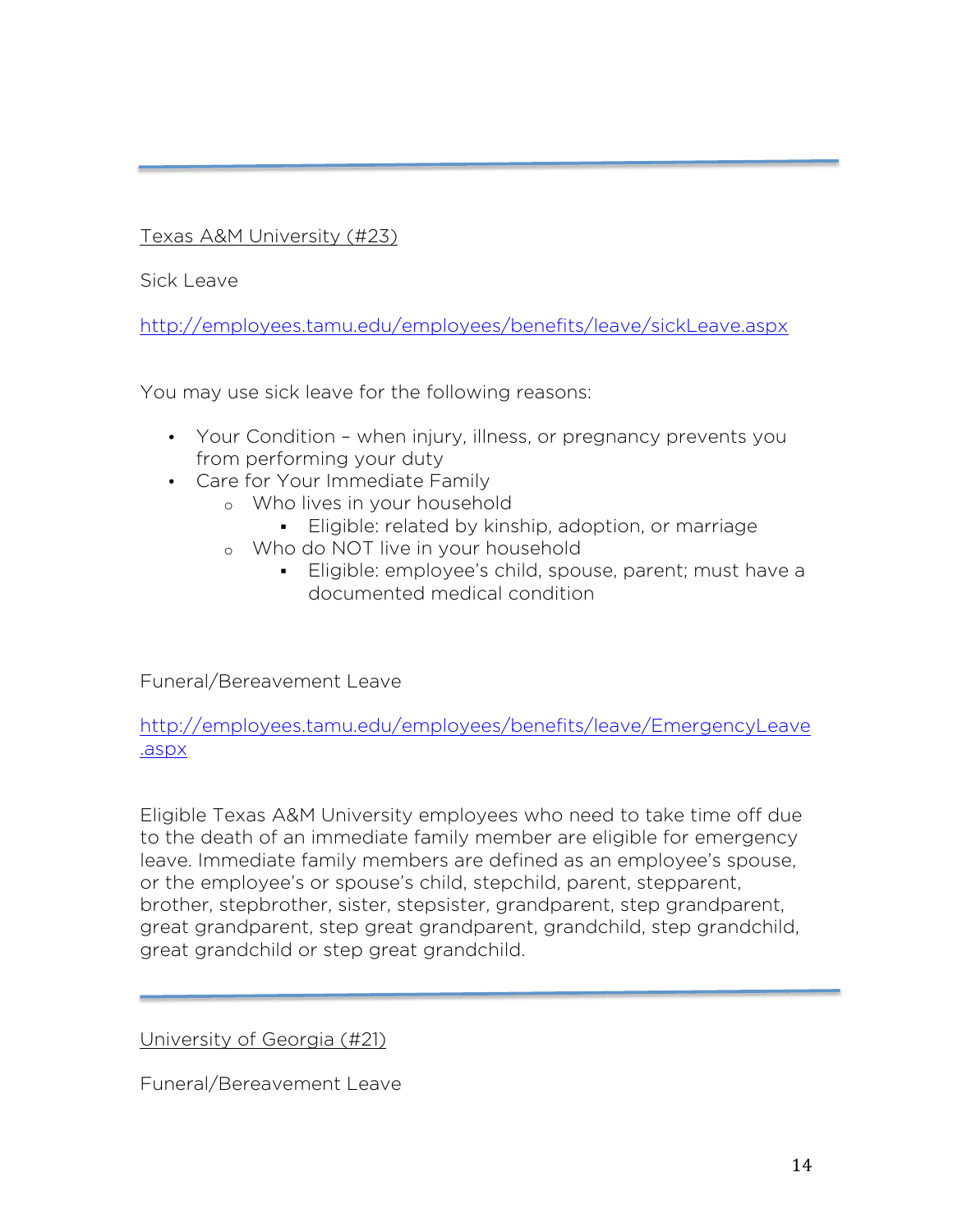http://policies.uga.edu/FA/nodes/view/1219/Sick-Leave-With-Pay

Illness or injury of the employee.

Medical and dental treatment or consultation.

Quarantine due to a contagious illness in the employee's household.

Illness, injury or death in the employee's immediate family requiring the employee's presence. In the event of a death in one's immediate family, an employee may be allowed necessary time off with pay not to exceed four working days chargeable to sick leave to attend funeral arrangements. The immediate family and amount of time allowed shall be determined by the immediate supervisor and the individual circumstances.

University of Pittsburgh (#19)

http://www.hr.pitt.edu/benefits/time#Sick\_Leave

Funeral/Bereavement Leave

Regular full-time staff members are eligible for a paid leave of five working days in the event of a miscarriage or stillborn birth, or the death of a spouse, registered domestic partner (see Policy 07-06-08), child, stepchild, son-in-law, daughter-in-law, parent, stepparent, brother, sister, grandparent, grandchild, mother-in-law, father-in-law, or parent of registered domestic partner. Bereavement leave associated with funeral services must be taken within seven calendar days of the death. Any remaining part of bereavement leave necessary to settle family issues associated with the death may be taken at a later time. You are eligible for one day of paid leave to attend the funeral of an aunt, uncle, niece, nephew, cousin, brother-in-law or sister-in-law, or sister or brother of a registered domestic partner.

University of Maryland (#19)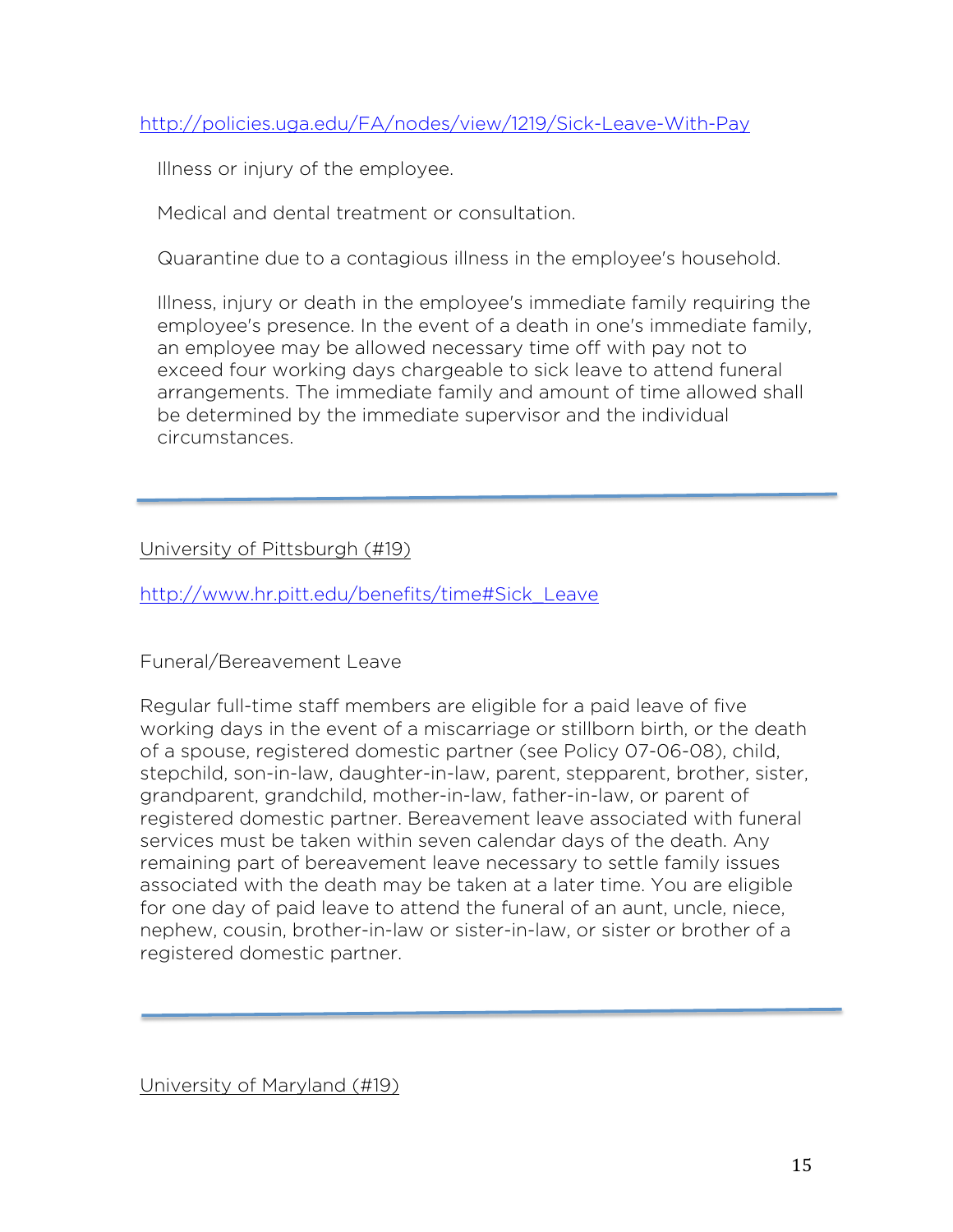#### Sick Leave

#### http://www.usmh.usmd.edu/regents/bylaws/SectionVII/

Immediate family as used in this section of the policy shall mean a spouse, child, step-child, grandchild, mother, father, mother-in-law, father-in-law, brother, sister, grandparent, brother-in-law, sister-in-law, or legal dependent of the employee irrespective of residence. Use of sick leave shall also be granted to care for any other relative who permanently resides in the employee's household for whom the employee has an obligation to provide care. The Chief Executive Officer or designee may require an employee to provide certification by a medical provider listed in Section IV.C of this policy to demonstrate this obligation or to authenticate the need for the employee to care for the ill family member.

#### Funeral/Bereavement Leave

#### http://uhr.umd.edu/2013/04/bereavement-leave/

Under the provisions of this Policy, all Exempt and Non-Exempt regular staff, whether covered by a labor agreement or not, shall have paid Bereavement Leave for up to three (3) days (5 days if overnight travel is required) as the result of the death of any member of the employees immediate family. Immediate family is defined as; the spouse, mother, father, mother-in-law, father-in-law, grandmother, grandfather or grandchild of the employee or spouse, son, son-in-law, daughter, daughter-in-law, foster child still living with the employee, brother or sister of the employee, brother-in-law, sister-in-law or any other relative permanently living in the immediate household of the employee. Employees are to be granted one (1) day of Bereavement Leave as the result of the death of an employee's or his/her spouse's aunt, uncle, niece or nephew.

The Ohio State University (#18)

Sick Leave

http://hr.osu.edu/policy/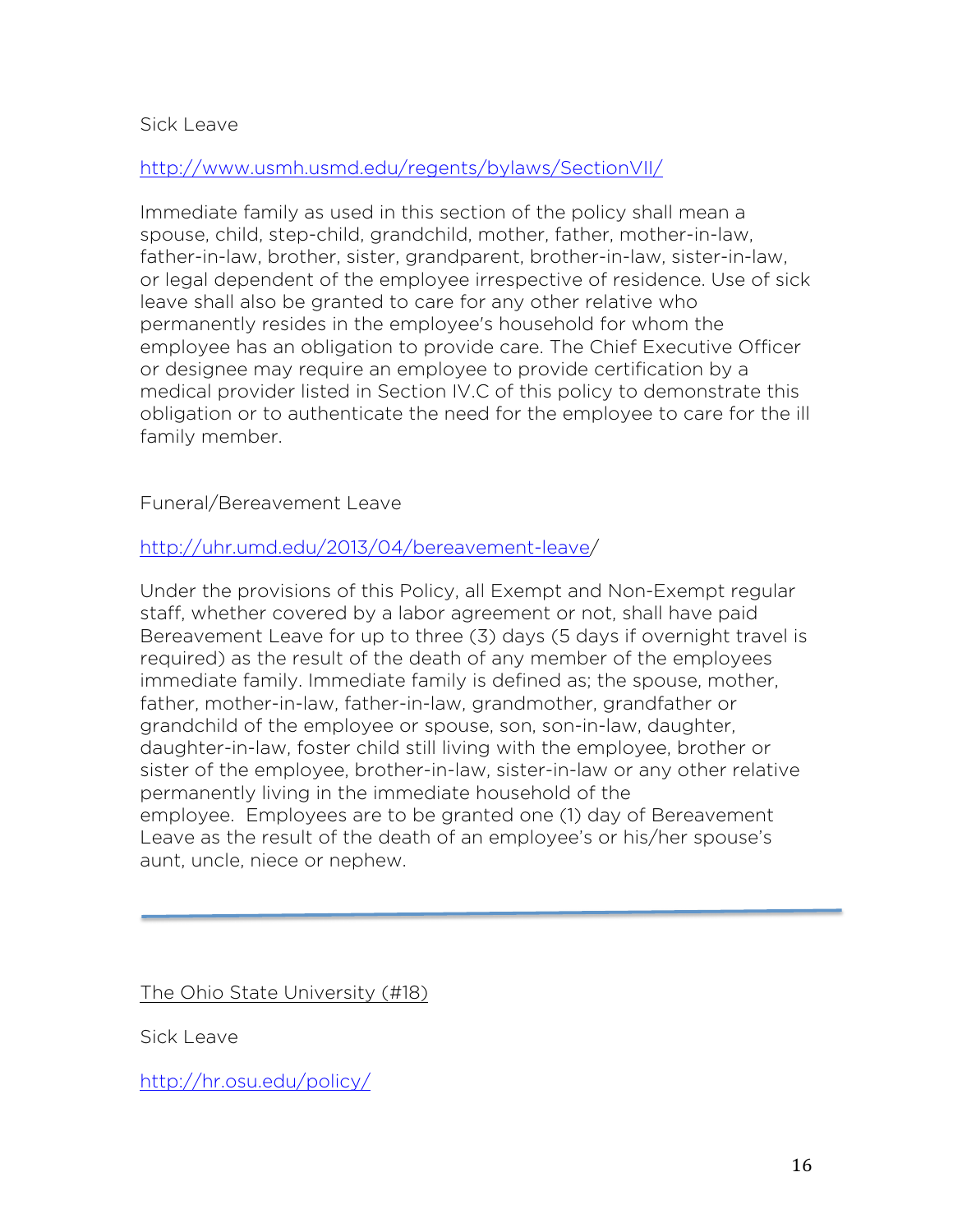Spouse; domestic partner; mother; father; sister; brother; biological, adopted, or foster child; stepchild; legal ward;

grandparent; grandchild; motherinlaw; fatherinlaw; sisterinlaw; brotherinlaw; daughterinlaw; soninlaw; grandparentinlaw;

grandchildinlaw; or corresponding relatives of the employee's partner; other persons for whom the employee is legally responsible; and anyone who stood in loco parentis to the employee as a child. To use leave for the care of a domestic partner or for the corresponding relative of the partner, a completed

Affidavit of Domestic Partnership must be on file with Human Resources Benefits Services.

## University of Florida (#17)

Sick Leave

## http://www.hr.ufl.edu/leave/sick.asp

Sick leave may also be used in reasonable amounts for illness, injury, or death within your immediate family pending supervisory approval. In instances of a serious medical condition of you or a member of your family, you may be eligible for an extended medical leave of absence under the Family and Medical Leave Act (FMLA) or UF's Extended Leave of Absence program.

For the purpose of sick leave use and family medical leave, the university's definition for "immediate family" is defined as an employee's spouse, domestic partner, great-grandparent, grandparent, parent, brother, sister, child, grandchild, or the grandparent, parent, brother, sister, child, grandchild, or great-grandchild of the employee's spouse or domestic partner, or the spouse or domestic partner of any of them. This also includes individuals for whom the employee is the current legal guardian.

Funeral/Bereavement Leave

http://www.hr.ufl.edu/leave/administrative.asp

USPS and TEAMS employees may be granted up to two days of administrative leave upon the death of an immediate family member. This benefit is pro-rated based on the employee's FTE, with a maximum benefit of 16 hours for full-time employees.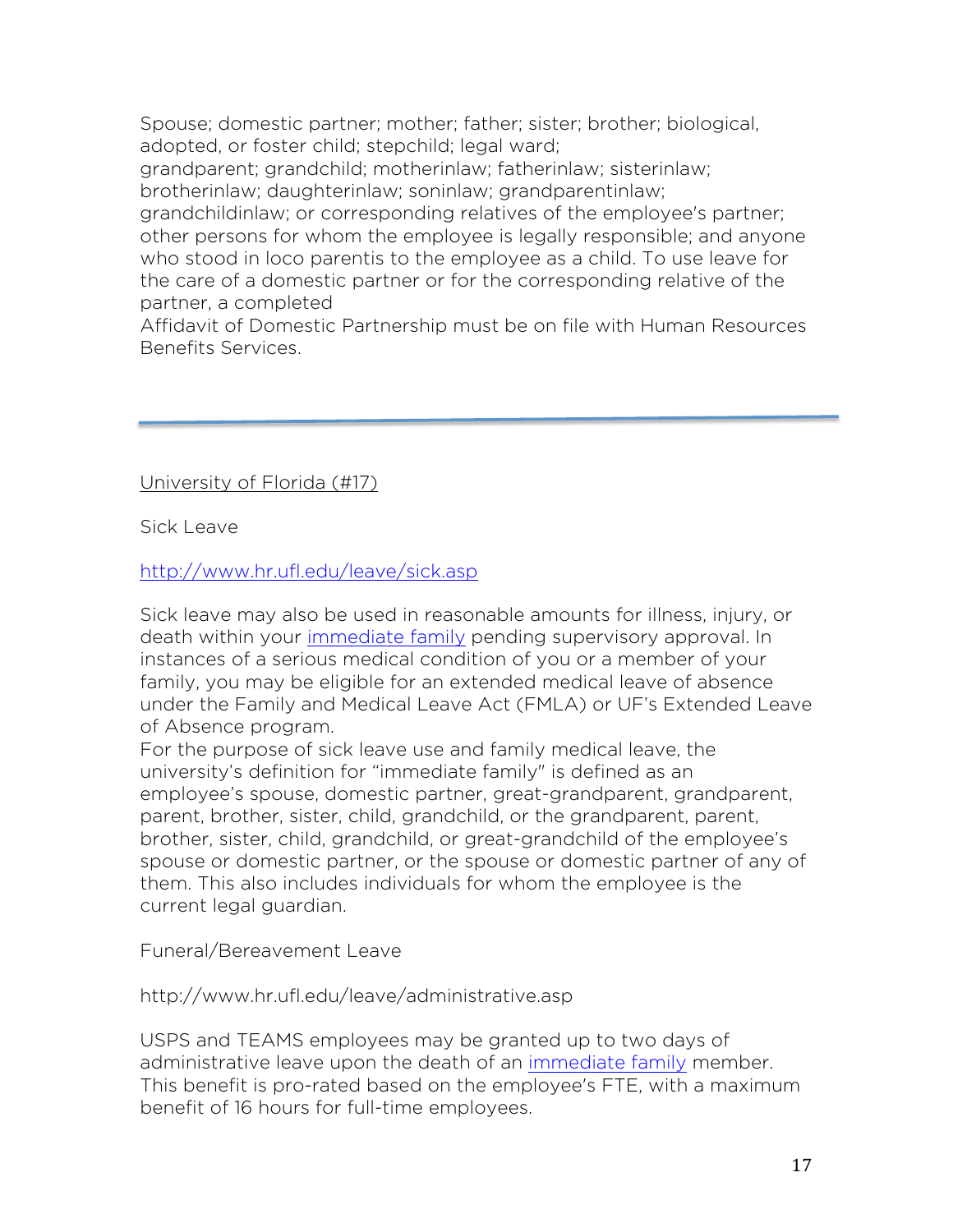## University of Texas at Austin (#13)

Sick Leave

http://www.utexas.edu/hr/current/leave/sick.html

- for your own medical condition
- an absence required for medical, dental or visual exams or treatment
- physical therapy
- laboratory work or tests ordered by a licensed practitioner
- school-sponsored educational activities, such as a parent-teacher conference, tutoring, a volunteer program, a field trip, a classroom program, a school committee meeting, an academic competition, or an athletic, music or theater program, up to 8 hours per fiscal year
- When you must provide care to the following people because of sickness, injury or confinement due to pregnancy:
	- o your spouse
	- o your child
	- o your parent
	- o another immediate family member who lives in your household and is related by kinship, adoption or marriage
	- o a foster child who is certified by the Texas Department of Child Protective and Regulatory Services
- for the adoption of a child under three years of age, up to six weeks after placement

Pennsylvania State University (#13)

Sick Leave

http://guru.psu.edu/policies/OHR/hr34.html#J

An employee may use up to 40 hours of accumulated sick leave per calendar year to care for a sick family member. Family member as used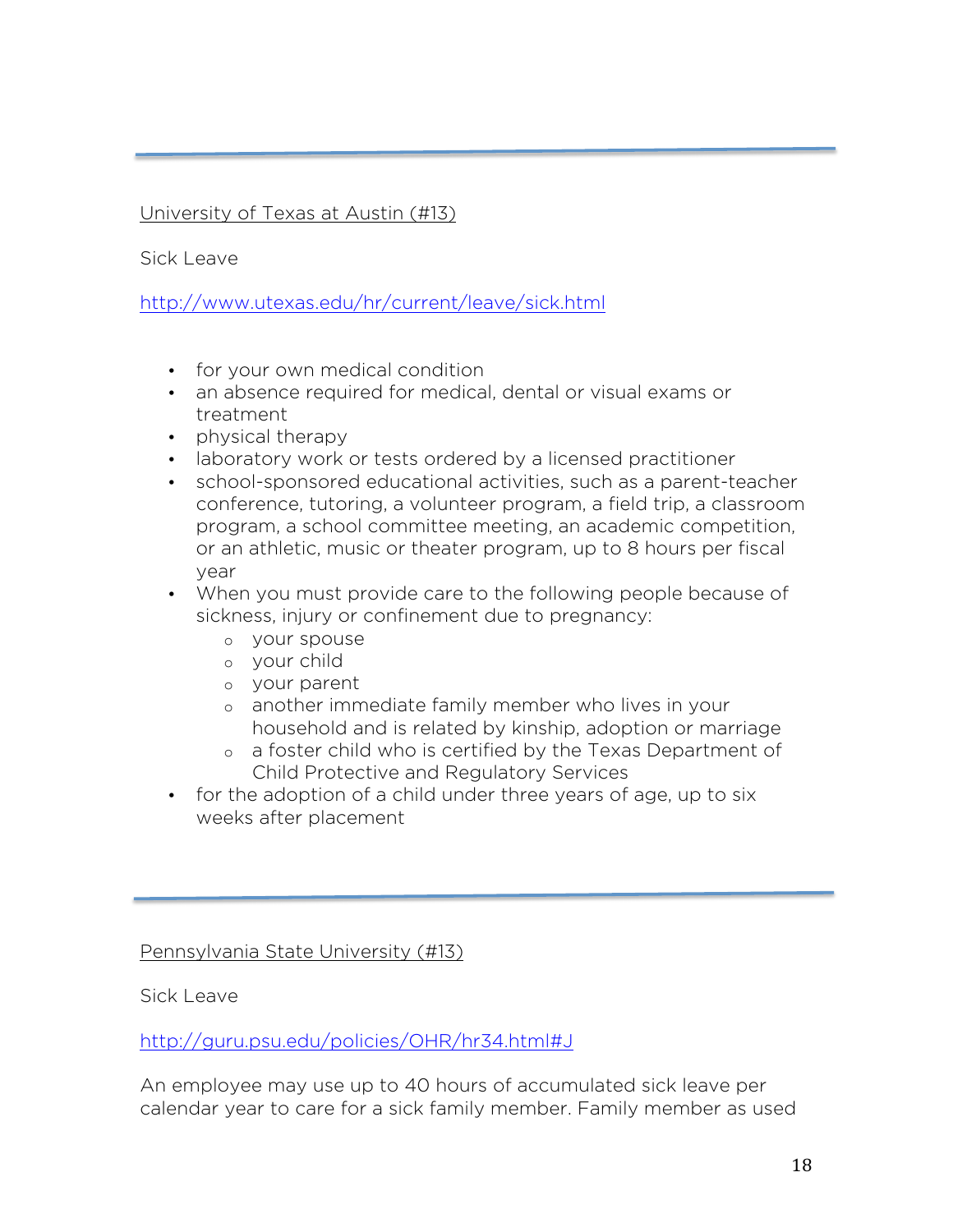in this policy shall be defined as those whom the employee considers as family.

#### Funeral/Bereavement Leave

http://guru.psu.edu/policies/OHR/hr34.html#J

For an employee's partner, brother or sister (including half-brother or half-sister); or for an employee's or an employee's partner's: parent (including stepparent, guardian, or foster parent), child or stepchild (including the partner of the child or stepchild), grandchild, up to 32 hours within a seven consecutive day period commencing with the date of death, provided such amount of leave is required. A guardian as used in this section shall mean a person who raised the employee and served in the place of the parent for a substantial portion of the employee's minority life.

For the employee's or employee's partner's grandparent, niece, nephew, aunt or uncle, and partners of aunts and uncles or, the employee's partner's brother, sister, and partners of same, or, the partner of employee's brother or sister, up to 8 hours from the date of death through the date of the funeral inclusive.

#### University of Illinois Urbana Champaign (#13)

Sick Leave

## http://www.uillinois.edu/cms/One.aspx?portalId=964839&pageId=10258 07

Eligible employees may use sick leave for illness of, injury to, or need to obtain medical or dental consultation for the employee, employee's spouse, employee's registered same-sex domestic partner, children, or parents, parents-in-law (including the parents of a registered same-sex domestic partner), and members of the employee's household. "Children" include biological, adopted, foster, stepchildren, legal wards, children for which an employee is standing in loco parentis, and children who are members of the employee's household. "Parent" is defined as a biological parent, a step parent, or an individual who stood in loco parentis to the employee.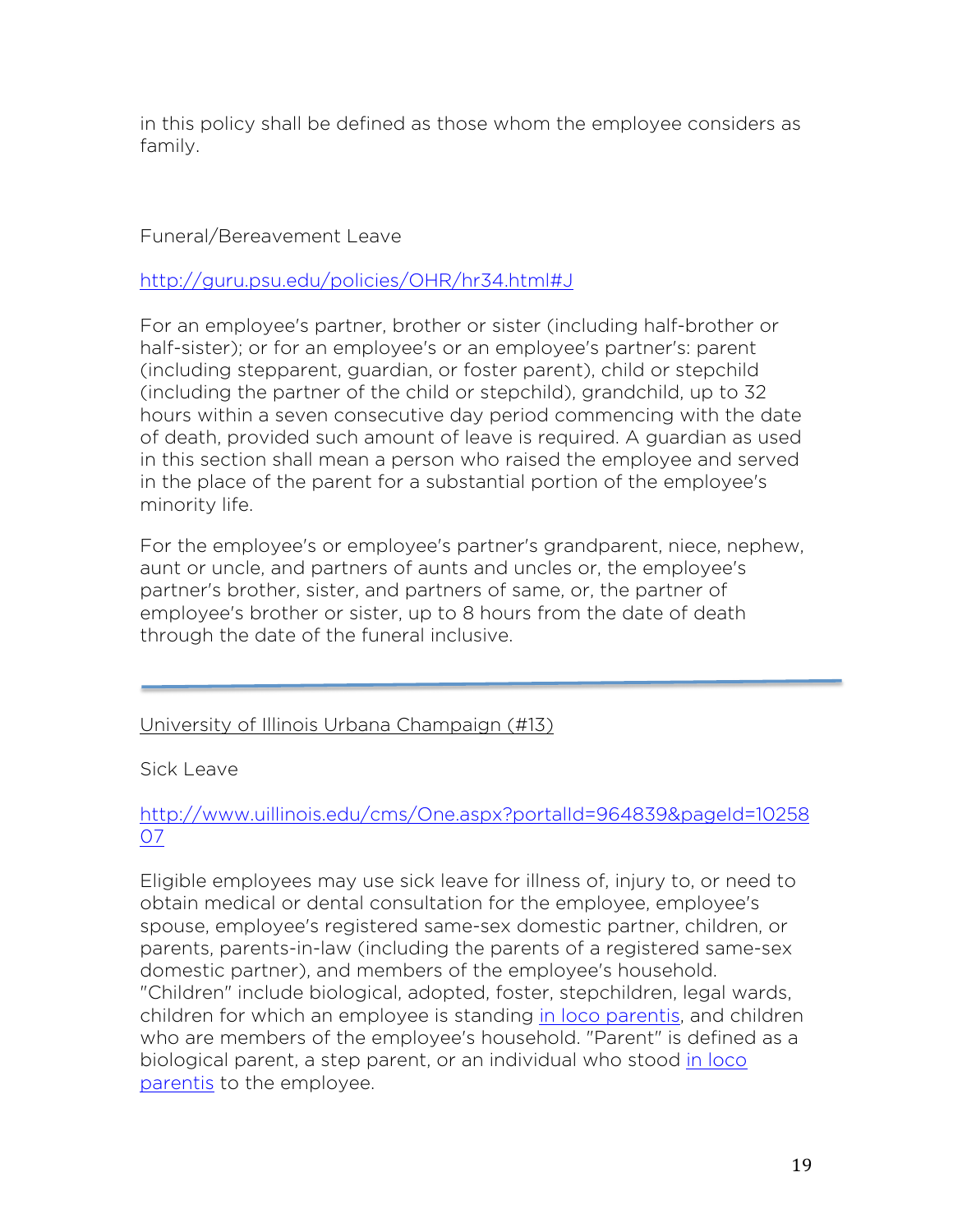#### Funeral/Bereavement Leave

## https://nessie.uihr.uillinois.edu/pdf/policy/ClarificationMemo\_SickFunera lParentalLeave.pdf

Employees are granted three days of paid leave for immediate family members, which includes: Father, Mother, Sister, Brother, Spouse, Registered same-sex domestic partner, Child, including child of a registered same-sex domestic partner, Grandparent, Grandchild, including grandchild of a registered same-sex domestic partner, Biological, adopted, foster, legal ward, step or in loco parentis relationship, In-law (grandmother-, grandfather-, mother-, father-, brother-, sister-, son-, and daughter-in-law), including a relative of a registered same-sex domestic partner (grandmother, grandfather, mother, father, brother, sister, son, and daughter), Member of the employee's household, Employees are granted one day of paid leave for a relative other than the above who is not a member of the employee's household - aunt, uncle, niece, nephew, or cousin of the employee. (Such relatives are regarded as members of the immediate family only if in residence in the employee's household.) , Relationships existing due to marriage will terminate upon the death or divorce of the relative through whom the marriage relationship exists. Current marital status will be defined in accordance with Illinois State law.

Similarly, relationships existing due to a registered same-sex domestic partnership will end upon termination of the domestic partnership. Registered same-sex domestic partners are recognized by the University through completion and submission of the University of Illinois Affidavit of Domestic Partnership. Please visit the Domestic Partner page for further details on domestic partner benefits.

A designated supervisor may grant a leave to an employee who cannot, because of special circumstances, return to work at the completion of the allowable funeral leave days. Such leave will be taken without pay or accrued vacation time may be used.

University of Washington (#13)

Sick Leave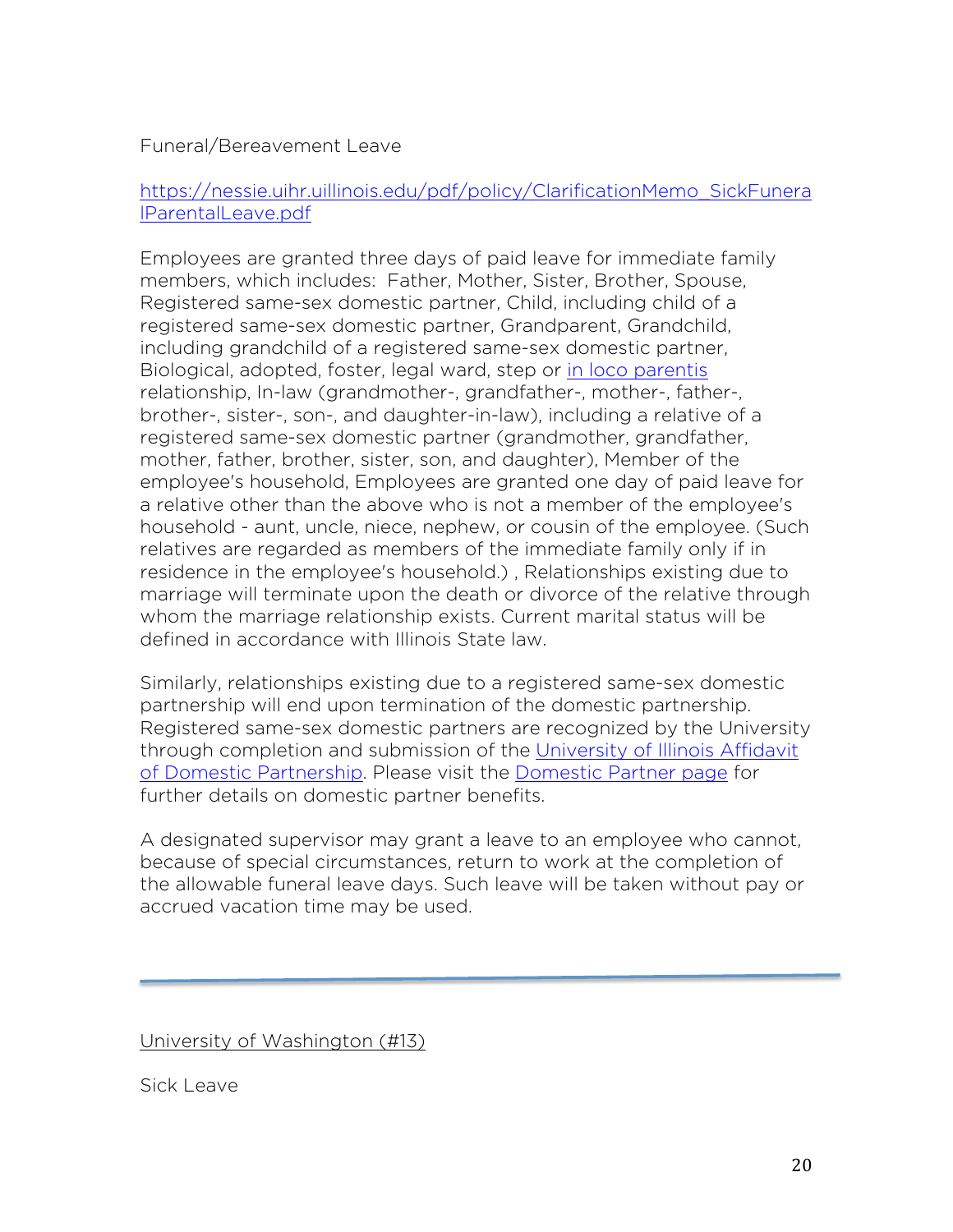## http://www.washington.edu/admin/hr/laborrel/contracts/wfsepma/con tract/a11.html

Sick leave shall be allowed an employee under the following conditions. The Employer reserves the right to require medical verification or appropriate proof when sick leave is requested for any reason listed below. The Employer will not make unreasonable requests for sick leave verification.

- 1. Because of and during illness, disability or injury which has incapacitated the employee from performing required duties
- 2. By reason of exposure of the employee to a contagious disease during such period as attendance on duty would jeopardize the health of fellow employees or the public.
- 3. Because of emergencies caused by serious illness or injury of a family member that require the presence of the employee to provide immediate necessary care of the patient or to make arrangements for extended care. The Director of Human Resources Operations may authorize sick leave use as provided in this subsection for other than family. The applicability of "emergency," "necessary care" and "extended care" shall be made by the Director of Human Resources Operations.
- 4. To care for the employee's child under the age of eighteen (18) with a health condition that requires treatment or supervision, or to make arrangement for extended care.
- 5. Because of illness or injury of a family or household member who is a person of disability and requires the employee's presence to provide short-term care or to make arrangements for extended care.
- 6. Because of a family or household member's death that requires the assistance of the employee in making arrangements for interment of the deceased.
- 7. For personal medical, dental, or optical appointments or for family members' appointments when the presence of the employee is required, if arranged in advance with the employer.
- 8. To provide emergency child care for the employee's child for the following reasons: unexpected absence of regular care provider, unexpected closure of the child's school or day care, unexpected need to pick up a child at school earlier than normal. For this purpose, use of sick leave shall be limited to three (3) instances per calendar year not to exceed twenty-four (24) hours, unless extended by the Employer.

Funeral/Bereavement Leave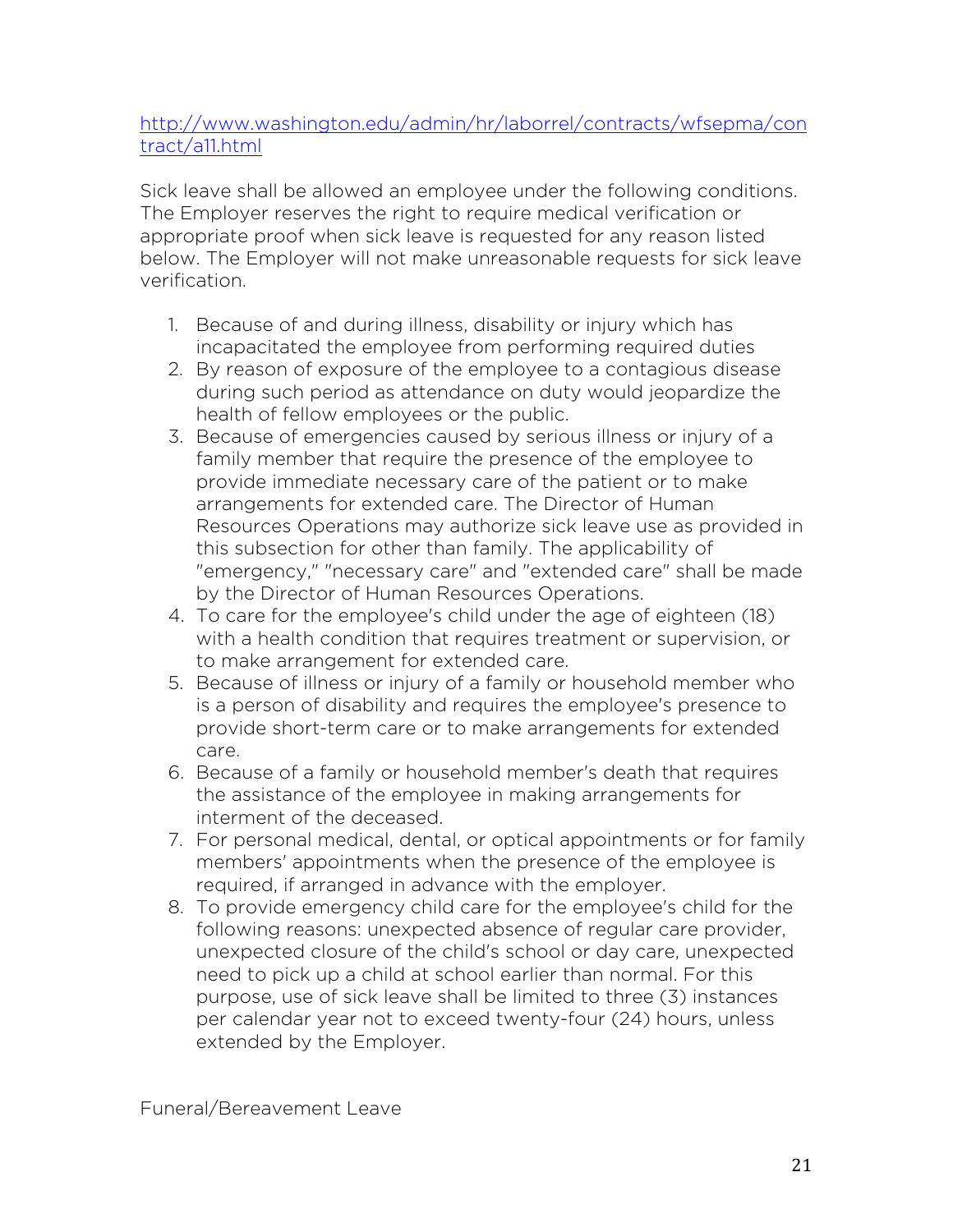http://www.washington.edu/admin/hr/laborrel/contracts/wfsepma/con tract/a11.html

An employee shall be granted three (3) days of bereavement leave for each death of Family Members.

The University defines "Family Member" as: the employee's spouse or same or opposite sex domestic partner, child, parent, grandparent, grandchild, sister, or brother. It also includes individuals in the following relationships with the employee's spouse or domestic partner: child, parent, and grandparent. "Child" also includes any child residing in the employee's home through foster care, legal guardianship or custody. Family members include those persons in a "step" relationship.

University of Wisconsin (#10)

Sick Leave

http://www.uwsa.edu/ohrwd/benefits/dp/

You may use sick leave to care for a domestic partner and domestic partner's children and after the death of the domestic partner or partner's children. See Sick Leave for details.

Funeral/Bereavement Leave

http://www.uwsa.edu/ohrwd/benefits/leave/misc/

Employees may use up to three days of sick leave after the death of an immediate family member. An additional four days of sick leave may be used for travel time related to a funeral or other circumstances. Institutions can approve reasonable requests for additional time off or use of additional sick leave on a case-by-case basis.

You may use sick leave to care for a domestic partner and domestic partner's children and after the death of the domestic partner or partner's children. See Sick Leave for details.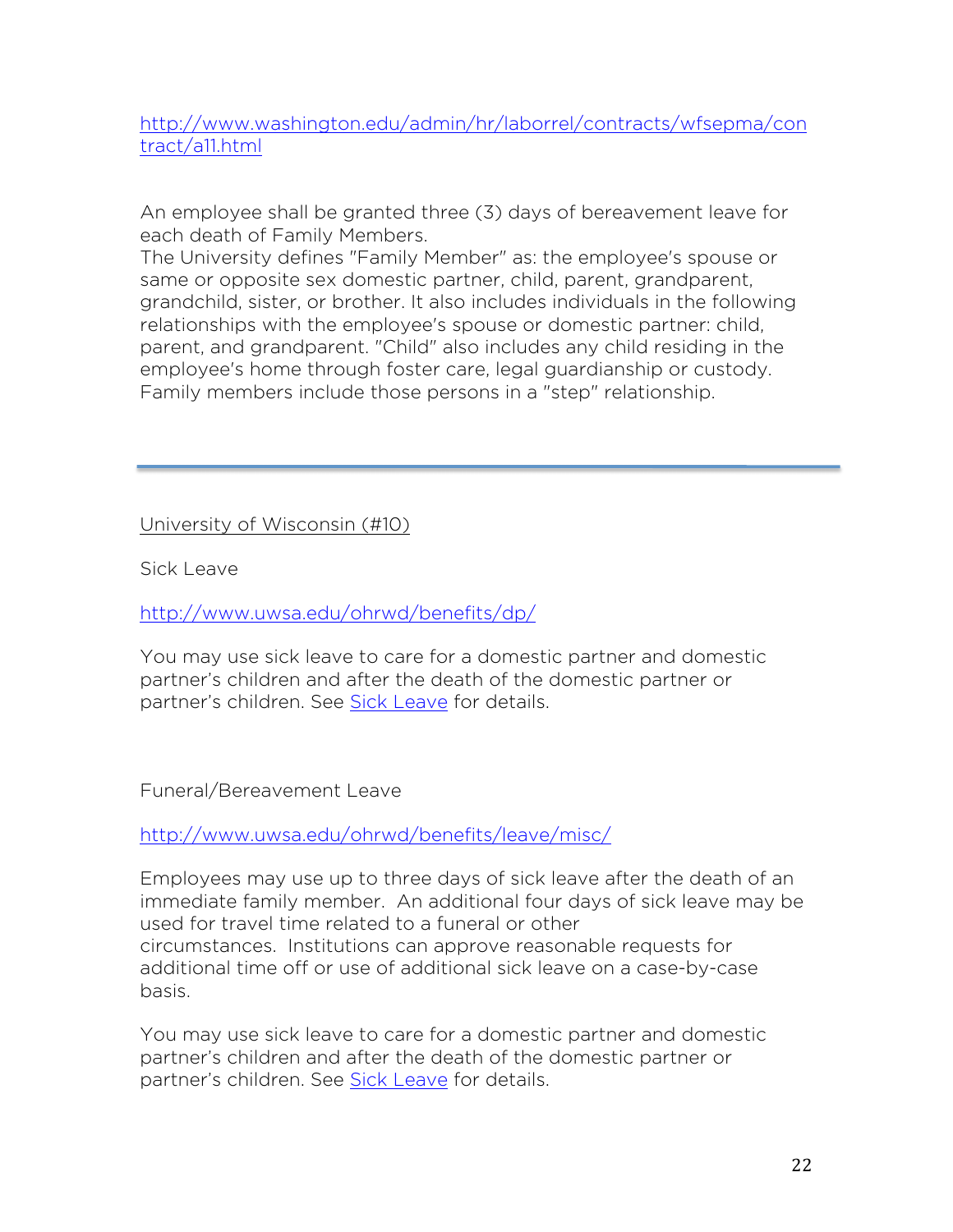University of North Carolina Chapel Hill (#5)

Sick Leave & Funeral/Bereavement Leave

http://hr.unc.edu/policies-procedures-systems/spa-employeepolicies/leave-and-holidays/sick-leave-for-spa-employees/

A permanent SPA employee with (including probationary, trainee, or time-limited appointments) regularly scheduled to work 20 hours or more each work week is eligible for sick leave under the guidelines of this policy.

For the purposes of using sick leave, "immediate family" will refer to the following relations:

- Self (employee)
- Spouse (husband or wife)
- Parent (biological, adoptive, or person who stood-in as "parent")
- Child (biological, adopted, legal ward, foster care, or person for whom employee stands-in as "parent")
- Sister or Brother (biological or adoptive)
- Grandparents
- Great-Grandparents
- Grandchildren
- Great-Grandchildren
- Step-, Half-, and In-law relations of the above
- Other dependents living in the household

University of Michigan (#4)

Family Care Time Off

http://www.provost.umich.edu/faculty/handbook/16/16.C.html

Faculty are eligible to receive sick leave income for up to three calendar weeks per year to care for a family member whose condition meets the eligibility criteria included in Standard Practice Guide 201.11-1 Sick Leave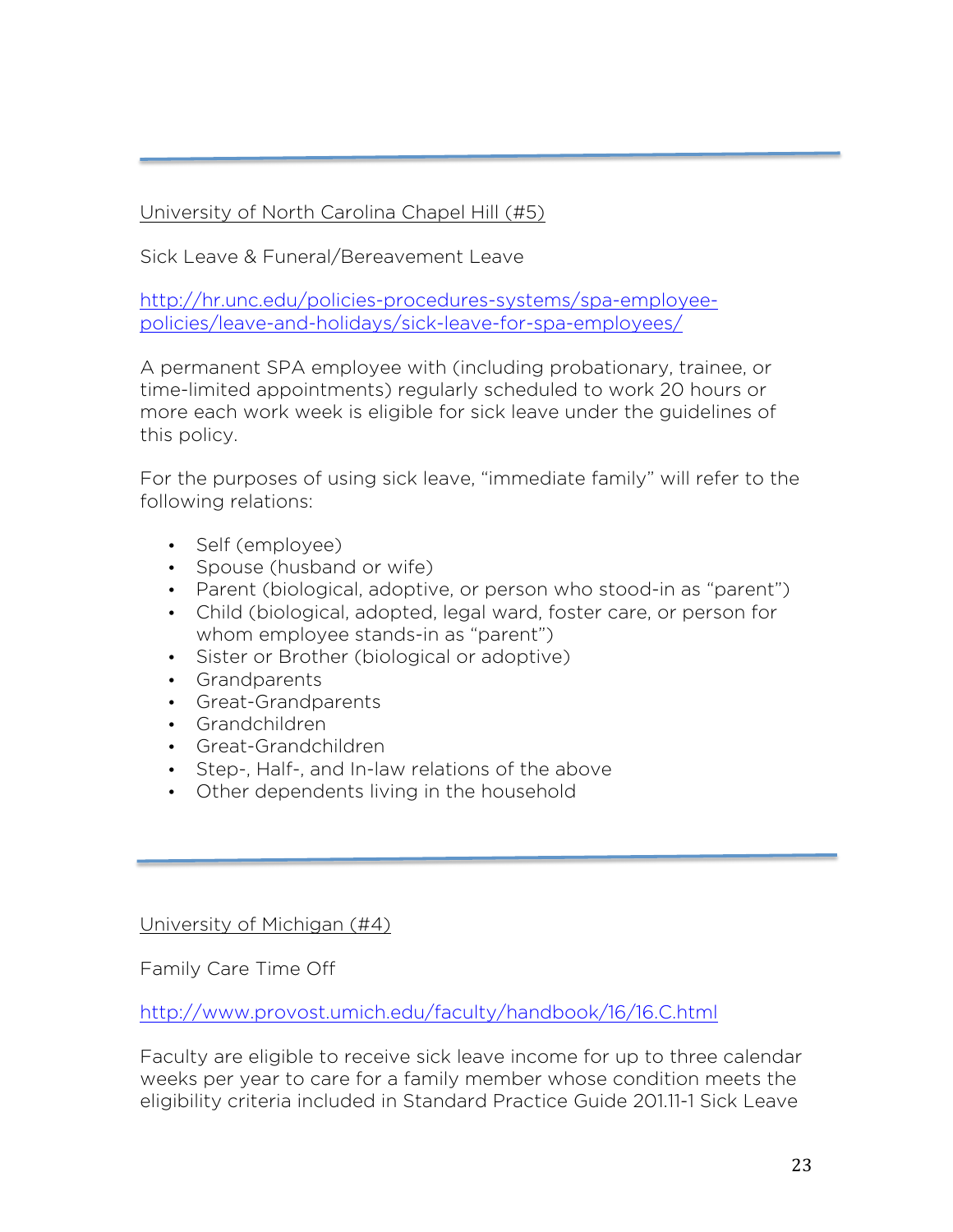Plan – Academic Appointments. These conditions include time off to care for a family member who needs care because of incapacity caused or contributed to by pregnancy, miscarriage, abortion, or childbirth. Short-term sick time pay is also available for employees who are unable to work because they are caring for their newly born, newly adopted or newly fostered child. Staff members may use sick time pay for this purpose only during the year following the child's birth or arrival in the home. A "family member" is defined as the employee's spouse or partner with whom the employee shares living accommodations and expenses; the child, sibling, parent, grandparent or other related individual whose care is the responsibility of the staff member, spouse or partner.

#### Funeral/Bereavement Leave

http://www.provost.umich.edu/faculty/handbook/16/16.C.html

In the case of a death in the immediate family, the University provides up to three days paid time off from work to attend the funeral or memorial services and to make necessary arrangements. If additional time is needed, vacation time or excused absence without pay may be granted. When the death of an immediate family member occurs while a faculty member is on a scheduled vacation, up to three days of the faculty member's vacation time may be converted to funeral leave. "Immediate family" consists of an employee's spouse or other qualified adult; the son, daughter, parent, grandparent, grandchild, brother, sister (or the spouse of any of them) of the employee, the employee's spouse/other qualified adult, or any other related person living in the employee's household (SPG 201.03).

#### University of Virginia (#2)

Sick Leave & Funeral Bereavement Leave (all paid time off is combined)

#### http://www.hr.virginia.edu//uploads/documents/media/Paid\_Time\_Off. pdf

Immediate Family Member - a) Parents, including step-parents and inlaws, and in loco parentis (a person who stood in place of parent); b) spouse; c) children, including step-children, foster children; d) siblings, including step-siblings; e) grandparents and grandchildren; and f) any person living in the employee's household.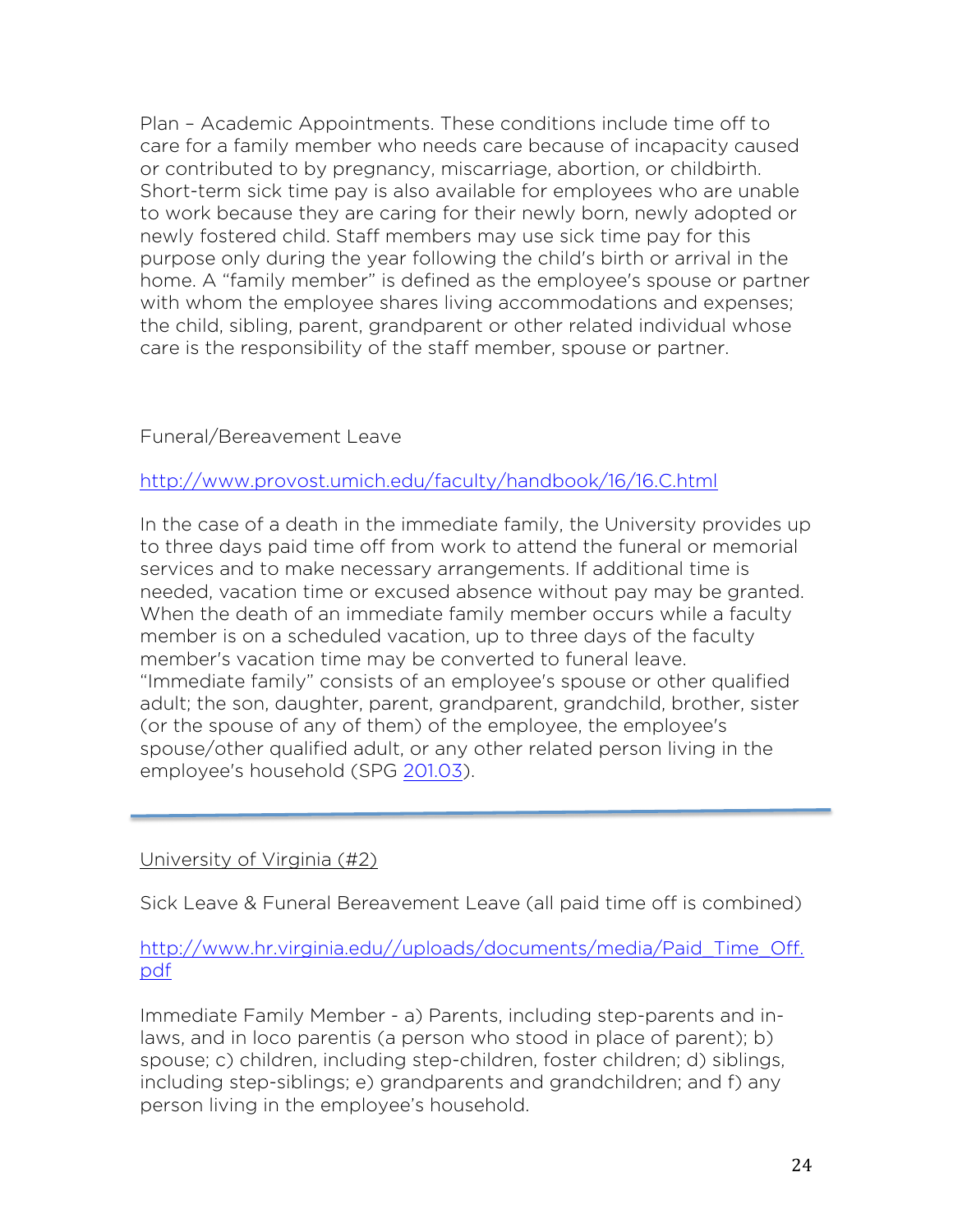## University of California System (#1, 2, 8, & 10)

http://atyourservice.ucop.edu/employees/policies\_employee\_labor\_rela tions/personnel\_policies/spp2210\_absence.pdf

Family members Except for purposes of Family and Medical Leave, an employee's spouse, domestic partner, children (including children of the employee's domestic partner), parents, siblings, grandparents, and grandchildren. Step relatives, in laws, and relatives by adoption are included on the same basis as the above listed blood relatives If an employee was raised by persons other than his/her biological parents, these individuals also are included in this category. Likewise, if an employee is raising a child who is not his/her biological child, that child is included in this category.

Funeral/Bereavement Leave

http://atyourservice.ucop.edu/employees/policies\_employee\_labor\_rela tions/personnel\_policies/spp2210\_absence.pdf (page 30)

In the event of the death of an employee's family member or of a person residing in the employee's home, the employee may take up to ten (10) days of accrued sick leave.

In the event of the death of an individual who is not an employee's family or household member, the employee may take up to five (5) days of accrued sick leave in a calendar year.

Tennessee Board of Regents Universities' Policies

Sick Leave

Where an employee must be absent because of serious illness in the immediate family, sick leave may be granted by the appropriate approving authority. For purposes of this section, "immediate family" shall be deemed to include: (1) spouse; (2) children, step-